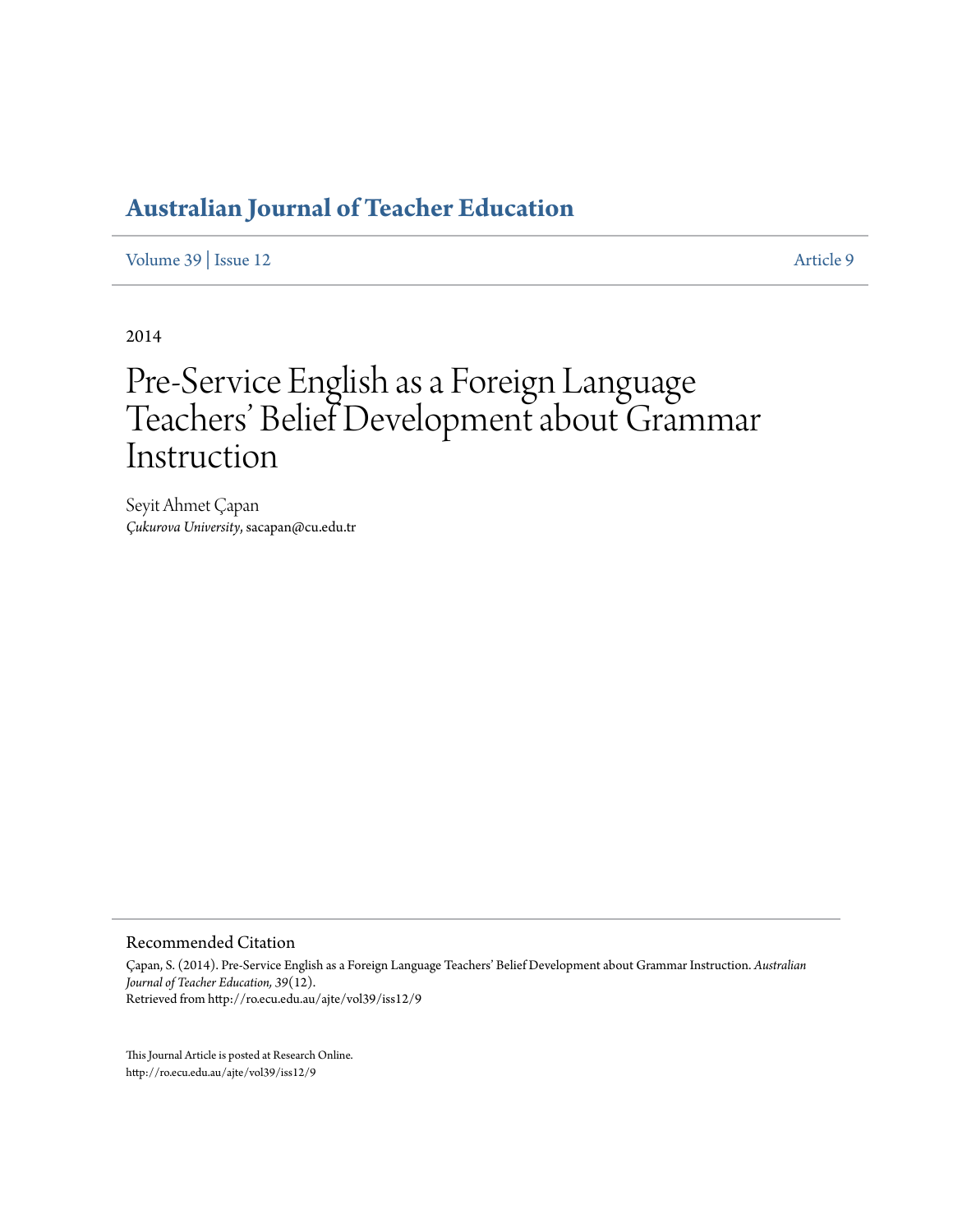## **Pre-Service English as a Foreign Language Teachers' Belief Development about Grammar Instruction**

## Seyit Ahmet Çapan Çukurova University, Turkey

*Abstract*: *This study aims to investigate pre-service English as Foreign Language (EFL) teachers' beliefs about grammar instruction in a foreign language (FL) context through their initial teaching practices. Analyses of semi-structured interviews and classroom observations apart from preand post-test results of participants' responses to a belief questionnaire imply intriguing findings regarding participants' beliefs about grammar instruction. The study reveals that practicum course has made no changes in pre-service teachers' beliefs except for the role of conscious knowledge. The results also indicate some other factors affecting the pre-service teachers' preferences for grammar instruction.*

*Keywords: pre-service; EFL; belief; grammar; instruction.* 

#### **Introduction**

Second/ foreign language (L2) education is a complex process that is characterized by interactive and constant relationships among learners, teachers and contextual factors. Though the other two factors have been studied in depth and breadth, it is only recently that research has taken into consideration 'teacher' as a variable affecting overall achievement in L2 education. More specifically, research on the language teacher's cognitive world, in particular his/her beliefs about language teaching/learning, lags far behind the growing literature on L2 education (Borg, 1998; Borg, 1999). Teachers' beliefs are defined as "tacit, often unconsciously held assumptions about students, classrooms and the academic material to be taught" (Kagan, 1992, p. 65). According to Johnson (1994), educational research on teachers' beliefs converges on three key assumptions. These are a) teachers' beliefs affect their perception and judgment, b) those beliefs play a major role in shaping teachers' classroom practices and c) specifying those beliefs is crucial for improving teaching practices and teacher education programs. In this regard, several calls (Borg, 2003a; Pajares, 1992) have been made to prompt further research on language teachers' beliefs as beliefs constitute a major part of teacher cognition. Similarly, Pajares (1992) refers to the need for belief studies while he cautions that these attempts should be discipline-specific. That is he makes it explicit that narrowing down studies on teachers' beliefs to a certain area and context can better facilitate an understanding of teachers' cognitive life than does conducting more general belief studies.

In line with the need for discipline-specific studies, research on teachers' beliefs about grammar instruction has gained prominent importance because grammar teaching itself is a controversial issue. Indeed, the role of grammatical instruction has gone through a cyclical process (Barnard & Scampton, 2008; Schulz, 1996). In its earlier forms, grammar instruction emphasized form over meaning through mechanical drill activities. Following the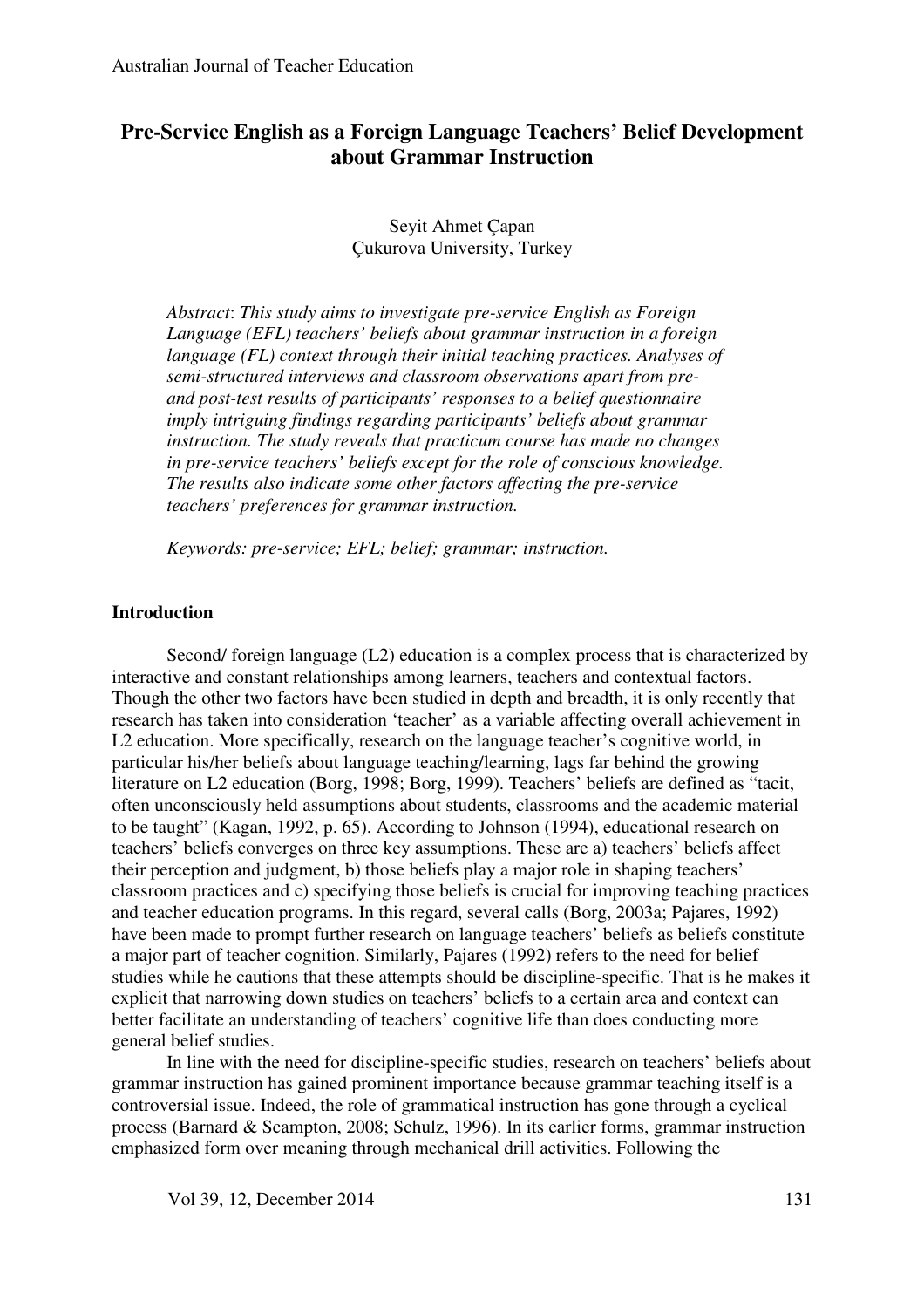introduction of communicative and natural approaches, attention to more communicative activities focusing on delivery of the meaning replaced the traditional form (Farrell, 1999). However, Azar (2007) points out that the role of grammar in L2 education has been revitalized, since communicative and naturalistic approaches fall short of ensuring successful language learning/teaching. As a result of the complexity within the concept of grammar instruction itself, studies addressing teachers', particularly pre-service teachers', beliefs about the role of grammar instruction have failed to establish a consensus.

With respect to concerns of this study, belief refers to any sort of views and ideas preservice EFL teachers hold regarding the nature of language learning and teaching. Likewise, grammar instruction involves "any planned or incidental instructional activity that is intended to induce language learners to pay attention to linguistic form" (Ellis, 2001, pp. 1-2). Accordingly, the present study intends to arrive at an understanding of what pre-service EFL teachers' beliefs about grammar instruction are and how these beliefs are reflected (if at all) in their teaching experience in the practicum course. One point to be firmly clarified is that this study does in no way evaluate their performance in the practicum course. Nor does it impose any form of grammar instruction as a model on pre-service teachers. Instead, it merely attempts to delineate their beliefs about different aspects of grammar instruction before and after initial teaching practices they have in the practicum course. Finally, it examines the extent to which pre-service EFL teachers' reported beliefs match their classroom practices.

### **Research Questions**

1- What are pre-service EFL teachers' beliefs about grammar instruction?

2- Do pre-service EFL teachers' beliefs about grammar instruction display any difference following the practicum course? If yes, which aspects of their beliefs about grammar instruction change?

3- Do pre-service EFL teachers' reported beliefs about grammar instruction correspond to their actual practices?

## **Literature Review**

Investigating teachers', in particular pre-service teachers' beliefs is crucial in that every teacher candidate brings with him/her certain beliefs. These beliefs should be specified as early as possible because they shape pre-service teachers' understanding of language teaching and learning as well as their practices (Johnson, 1992). Pajares (1992) highlights that many pre-service teachers are identified with the misconception that their beliefs are the best, and they hardly feel the need to refine and change some beliefs. Bearing in mind that previous beliefs may affect pre-service teachers' responsiveness to teacher education (Peacock, 2001), it becomes of paramount importance to examine their beliefs before they graduate from teacher education programs with possible misbeliefs. Investigation of preservice teachers' beliefs also contributes to L2 teacher education programs as it may reveal possible content for L2 teacher education curriculum (Wright, 2010). Furthermore, quite a few researchers (Liao, 2007; Borg, 1999) purport that promoting awareness about their beliefs may improve reflective skills in teachers as well as the quality of their teaching.

A close analysis of previous research reveals basically three factors affecting teachers' beliefs about grammar teaching. Based on Borg's (1999) classification of teachers' cognitions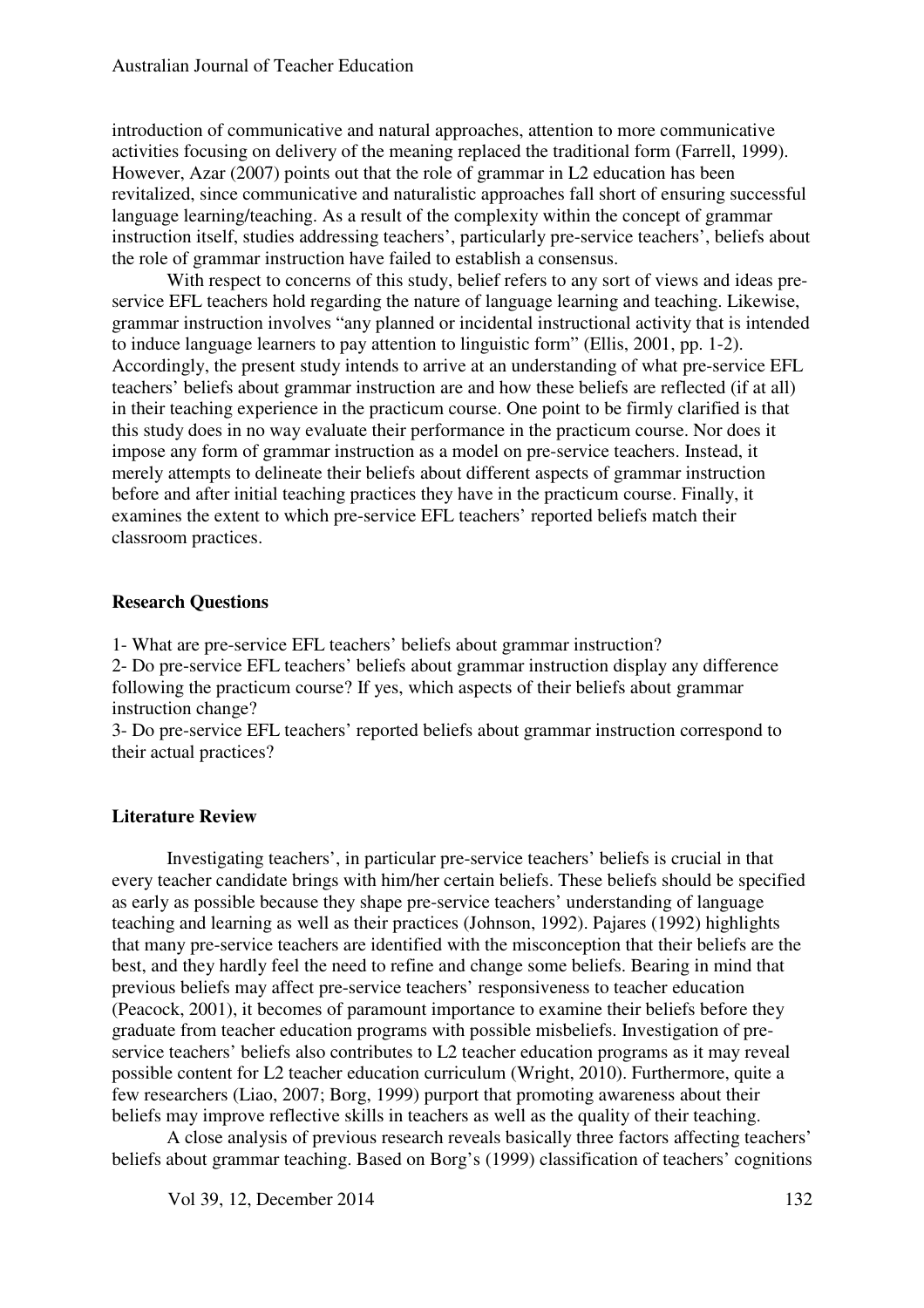about grammar instruction, these factors can broadly be categorized as "schooling", "teacher education" and "classroom experience" (p. 26). To begin with schooling, several studies (Busch, 2010; Farrell & Lim, 2005; Fleming, Bangou & Fellus, 2011) report that teachers' beliefs are influenced by their background as language learners. Farrell (1999) indicated that beliefs of all pre-service teachers participating in his study were shaped by their prior experiences as learners. Similarly, Mattheoudakis (2007) investigated pre-service EFL teachers' beliefs and noticed that some of the participants' beliefs about language teaching and learning such as studying vocabulary and grammar as well as the role of correct pronunciation were rooted in their past experiences as learners. In addition, the type of teacher education pre-service teachers receive arguably affects their beliefs. Evidently, the impact of teacher education program on teacher beliefs is another area susceptible to conflicting results. Though some studies (Busch, 2010; Cabaroglu & Roberts, 2000; Özmen, 2012) reveal that teacher education programs make a difference in their beliefs, several others (Altan, 2006; Mattheoudakis, 2007; Peacock, 2001) report no or little change in teachers' beliefs after being exposed to teacher education programs. Still others (Phipps & Borg, 2009) conclude that teacher education programs are useful in changing peripheral beliefs, but fail to change pre-service teachers' core beliefs. At the other end of the continuum, Almarza (1996) puts forth that the change in practices does not ensure change in beliefs. However, the results regarding belief change or stability should be interpreted tentatively in that many researchers (Cabaroglu & Roberts, 2000; Mattheoudakis, 2007) caution that belief change is a cumulative and gradual process. Moreover, Cabaroglu and Roberts (2000) maintain that regardless of the volume of the impact, teacher education programs deserve to be considered as a major factor affecting pre-service teachers' beliefs. Classroom experiences constitute another major factor impacting teachers' beliefs about grammar instruction. Though Borg (1999) uses classroom experiences to stand for factors deriving specifically from the nature of classroom, it may be extended to encompass a number of external factors such as learners' expectations, curriculum, society, parents, school administration and the school itself (Eisentein-Ebsworth & Schweers, 1997 ; Tsui, 1996). For instance, Burgess and Etherington (2002) highlighted that teachers' support for grammar instruction were more concerned with appeasing learners' preferences than their own beliefs.

As to the relationship between teachers' beliefs and practices, Johnson (1992) speculates that specifying this relationship is inherently difficult because of the ill-defined distinction between instructional techniques used in L2 teaching. Nevertheless, myriad studies (Phipps & Borg, 2009; Ezzi, 2012; Richards, Gallo & Renandya, 2001) demonstrate inconsistency between what teachers believe and do. Johnson (1992) hypothesizes that one of the main reasons underlying the incongruence may simply be a lack of clearly defined beliefs on the part of the teacher. Another reason may be the subordination of teachers' beliefs to learners' expectations. That is teachers are observed to practice in a way that prioritizes learners' needs and wants over their own beliefs (Burgess & Etherington, 2002). Other reasons might be such external factors as time restrictions, curriculum and school-driven requirements (Barnard & Scampton, 2008; Eisentein-Ebsworth & Schweers, 1997).

Regarding pre-service teachers' beliefs about grammar instruction, there is clashing evidence on the need for providing learners with grammar instruction. Yet, recent studies (Burgess & Etherington, 2002; Busch, 2010) reveal that pre-service teachers certainly attribute some role for grammar teaching. While Azar (2007) defines this role as "the weaving that creates the fabric" (p. 2), pre-service teachers in Busch (2010) view it as "the building block for phrases and sentences" (p. 329). Teik (2011) purports that teachers' knowledge of grammar, the way they are trained to teach grammar and the way they are taught grammar are the most prominent factors impinging their beliefs about grammar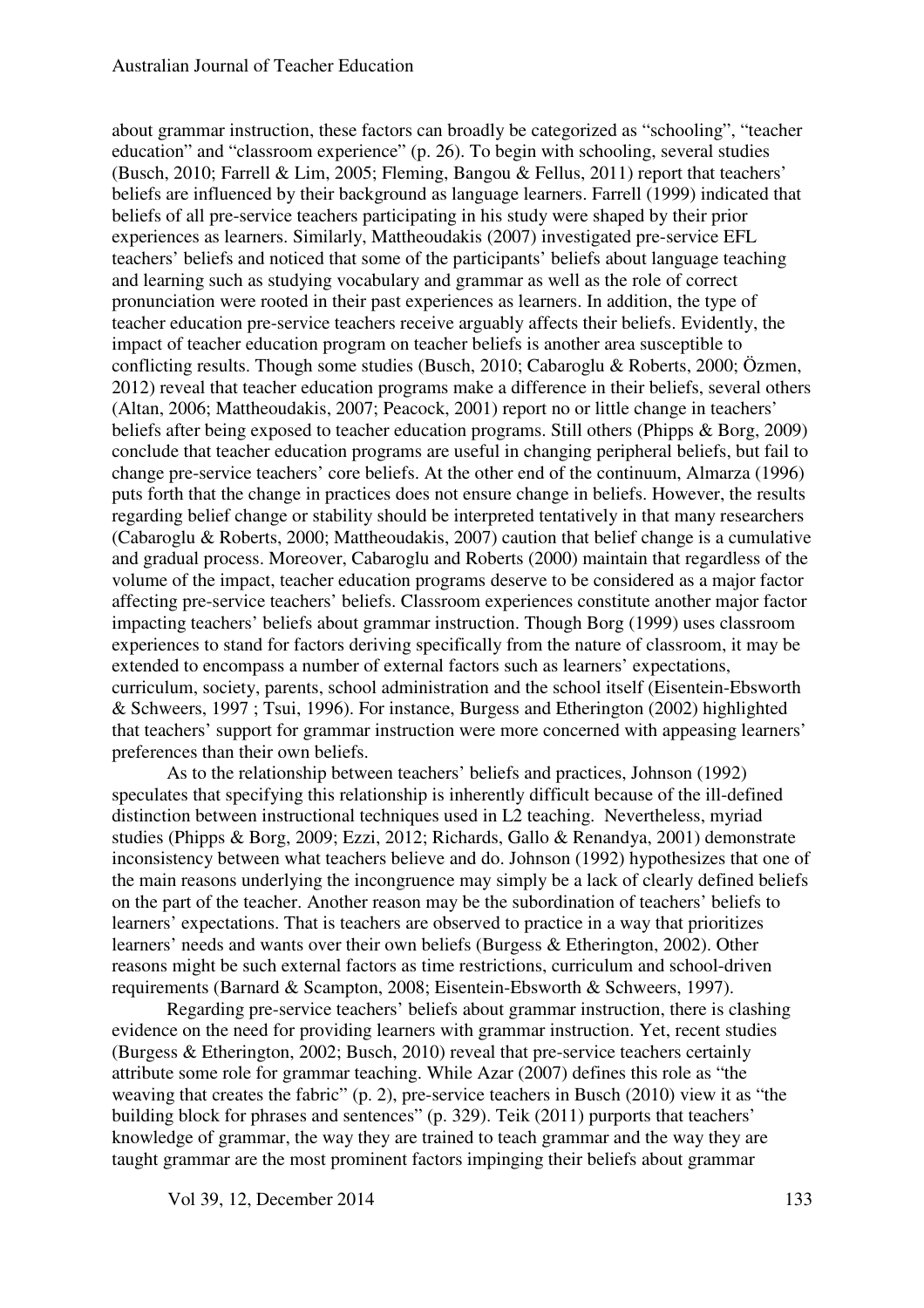instruction. Nonetheless, one should notice that despite the debate over desirability of grammar instruction, several studies (Borg & Burns, 2008; Dikici, 2012; Fleming, Bangou & Fellus, 2011; Teik, 2011) unanimously point out that a certain amount of grammar instruction is useful. In line with the current emphasis over the joint importance of fluency and accuracy, much research indicates that there is a significant preference for approaches which integrate grammar to other skills, and present it in context rather than in isolation.

Overall, the area of teachers' beliefs is a relatively complicated one, which makes the existing findings highly fragile. Borg (2003a) maintains that the relationships between different components of teacher cognition, their practices in the classroom and learning are yet to be discovered. Another point that encourages and indeed necessitates more longitudinal research is the lack of consistency over findings about teachers' beliefs. Moreover, there is a dearth of research on teachers' beliefs in state schools with non-native teachers of English (Borg, 2003b). Therefore, the present study is geared to compensating for these deficiencies as it specifically focuses on pre-service EFL teachers' beliefs about grammar instruction in a state school context with non-native teachers of English.

#### **Methodology**

#### **Context**

The study was carried out with pre-service EFL teachers enrolled in the practicum course at a public university. The program in which the participants were enrolled lasted four years requiring the completion of 240 credits in total. The program consisted of courses mainly focusing on teaching methodology, material development, language acquisition and linguistics. One of these courses, the practicum was a one-year course in which pre-service teachers were assigned to a public school under the supervision of a cooperating teacher from the school and a supervisor from the university. In the first semester, pre-service teachers were required to make observation on learners, teachers and overall school system. The second semester was the phase where they were actively involved in teaching practice for a 10-week period by teaching at least one session (40-45 minutes in duration) each week. The decision for focusing on belief development particularly within the practicum course is justified by several studies (Busch, 2010; Mattheoudakis, 2007; Özmen, 2012), which make explicit that the practicum provides a basic means for pre-service teachers to identify their beliefs and thus, it is viewed as the most important component of language teacher education. However, one should notice that pre-service teachers assigned to practicum schools do not teach in the first semester. Hence, the present study investigates the role of real teaching experiences in the development of pre-service teachers' beliefs about grammar instruction merely throughout the second semester.

#### **Participants**

There were 47 pre-service teachers participating in this study. They were all senior students majoring in English language teaching (ELT) at a public university. Of these, 34 were females and 13 were males, which was typical of the population of ELT departments in the country. Forty three of them were ranging between 20-25 years of age while only four were between 26-30 years old. The participants were selected through maximal variation sampling (Cresswell, 2002). A majority (63.8 %) of the participants were graduates of state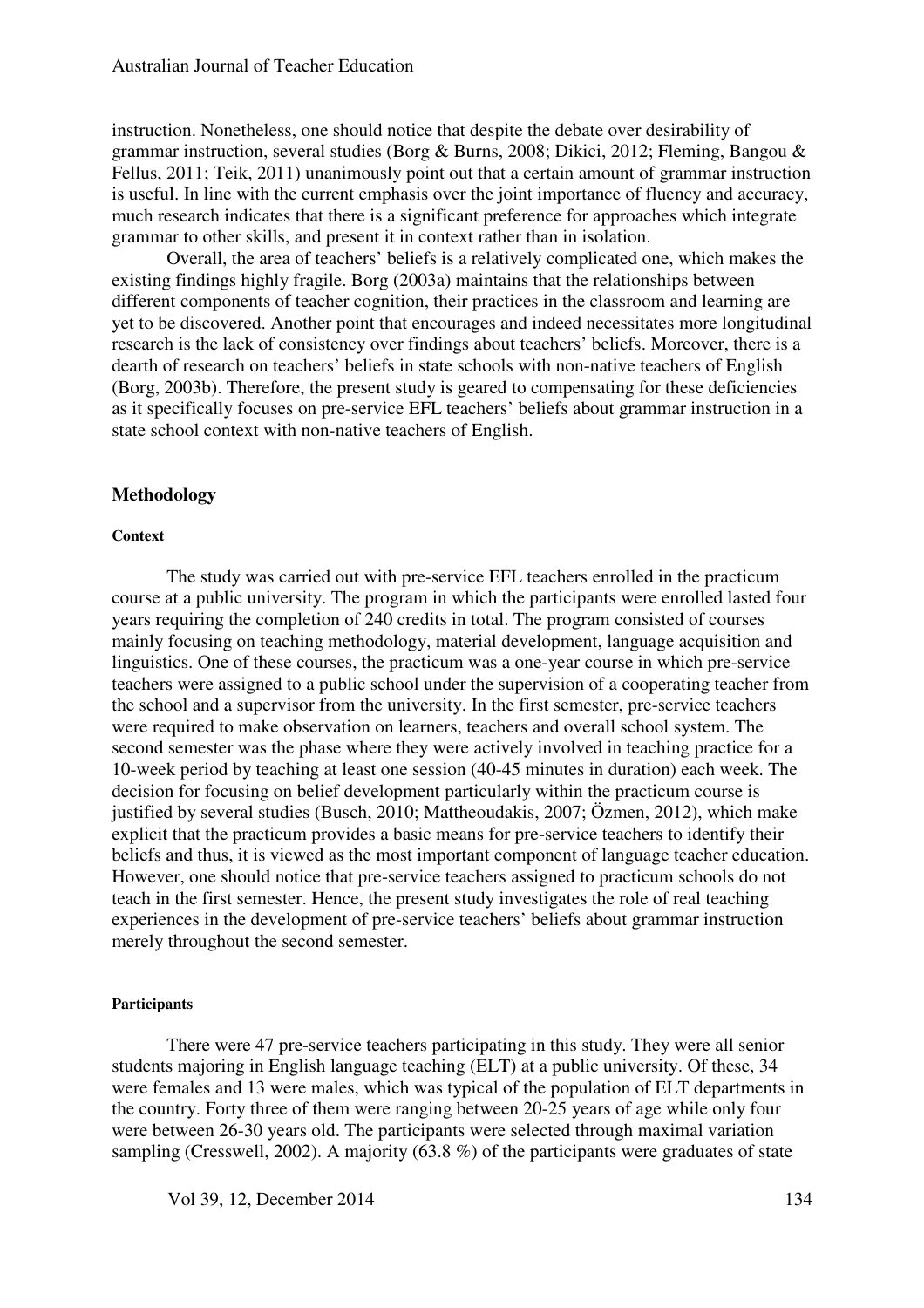high schools where they attended to a preparatory class with intensive English courses for one year whereas the remaining 36.2 % attended to the prep-class at a private high school. Still 25.5 % of the participants took a full-preparatory class offered at their university while 19.1 of them took the preparatory class for one semester only. Moreover, 27 participants had taught English at some private course. Although all were taking French as a compulsory subject in the teacher education program, 26 participants reported to have taken courses in an additional language including German and Russian.

#### **Data Collection and Analysis**

Studying beliefs is a demanding attempt, since beliefs are by nature relatively intricate. Given that teachers' reported beliefs are not necessarily reflected in their teaching practices, research on beliefs is required to incorporate different variables in order to arrive at "a collective understanding" (Pajares, 1992, p. 316) of teachers beliefs. As Borg (2003b) suggests, the complexity of beliefs can be accounted by employing various tools including interviews, questionnaires, repertory grids and observations. Evidently then, a proper depiction of the relationships between teachers' beliefs and practices can be achieved through a joint analysis of what teachers say and do. For this reason, the present study adopted a mixed-type approach by utilizing a questionnaire, semi-structured interviews and observation field notes. Therefore, the data collection process took over three months.

The questionnaire used in this study is adapted from Burgess & Etherington (2002). It is a five-point Likert-type scale ranging from strongly disagree (1) to strongly agree (5). The questionnaire consists of 40 items divided into two sections. The first section probes into preservice EFL teachers' approaches to grammar instruction while the second section examines their beliefs about difficulties learners and teachers may have with grammar. The questionnaire was administered twice so that the participants' development of beliefs about grammar instruction could be tracked. The first time the participants took the questionnaire was at the beginning of the second semester before they started out teaching practices in the cooperating school. After they completed the mandated number of teaching practice (i.e., 10 sessions in 10 weeks), the participants took the questionnaire for a second time. However, the participants were given three days to respond and hand in the questionnaire in each application so as to minimize the inconvenience that might stem from responding a lengthy questionnaire with 40 items.

With the purpose of hinting on the consistency between the participants' reported beliefs and their classroom practices, the researcher conducted non-participant observations, where he took field notes on instructional practices, materials and techniques as well as error correction strategies used by the participants. The researcher adopted a criterion-based sampling strategy (Patton, 2002) for observations as he observed those participants who reported to have no prior teaching experiences. Hence, a total of 20 participants were observed and tape-recorded in the classroom, which took about 2 months. However, it should be noted that throughout 10-weeks, each participant was observed only once, and this may limit the findings emerging from classroom observations.

As for the interviews, the researcher conducted semi-structured interviews with the same 20 participants in their mother tongue. The purpose of conducting interviews lasting for about 10 minutes each was to achieve a deeper understanding of their perceptions about grammar instruction. Bearing this in mind, the researcher devised six open-ended questions to be used in the interviews. The initial version of the interview questions was piloted with 10 MA students studying in ELT department at the same institute. Based on insights gathered from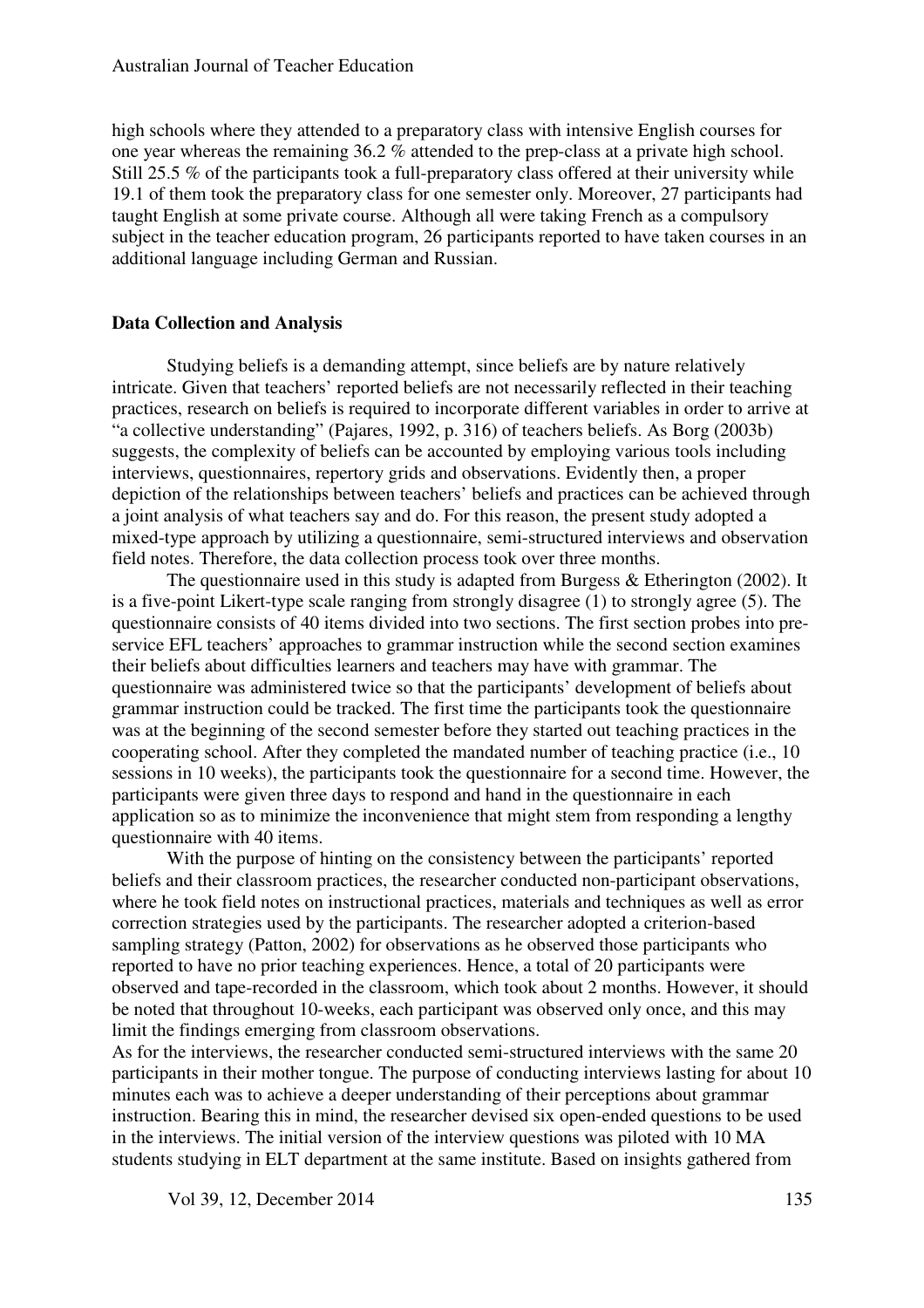the students' reflections, one of the questions was dropped as it was considered rudimentary. The remaining five questions (See Appendix A) were asked to the pre-service teachers the day after they were observed in the classroom.

Data analysis procedure comprised two steps. On the one hand, the quantitative data gauged through the questionnaire were analyzed to yield percentages and frequencies for each subsection. Moreover, the comparison of pre- and post-practice applications of the questionnaire was conducted through Paired Samples T-test. On the other hand, the qualitative data emerging from the interviews and field notes the researcher took during classroom observations were content analyzed. Finally, the thematic codes deriving from the interviews transcribed by the researcher and the field notes rooted in the classroom observations were peer-checked by an experienced EFL instructor who was doing her PhD in ELT department at the same institute by the time the data were collected. Though there was an overall consensus on labels to categorize the data, two cases of divergence between the coders were handled by mutual agreement achieved through discussion. The following section then highlights findings emerging from the above-mentioned procedures.

#### **Findings**

This section sheds light on the pre-service EFL teachers' beliefs about 12 dimensions of grammar instruction. Of these, 11 dimensions are the subcategories determined by Burgess and Etherington (2002) and the remaining one is emergent from the interviews with the participants. The present study adopts those subcategories and enriches their framework based on the participants' responses to the interviews and their practices during initial teaching experiences. Comparisons of the participants' beliefs reported in the pre-practice and post-practice tests have revealed intriguing findings. The results have reported no statistically significant difference between the pre-practice and post-practice tests except for the dimension entitled as the importance of conscious knowledge. The twelfth dimension has emerged specifically from the multi-faceted nature of the present study. The researcher has labeled it as the "use of mother tongue", since it fundamentally illustrates the participants' views about the use of learners' mother tongue for grammar instruction.

#### **Role of Grammar in Language**

The original version of the questionnaire applied by Burgess and Etherington (2002) comprised four statements suggesting possible metaphors for the role of grammar in language teaching and learning. This study, however, subsumed them under the roof term 'basic role' as this was considered sufficient for the overall objective of this study. Participants' responses to this item revealed that they were mostly positive about the importance of grammar in L2 education. That is almost half of the participants (See Appendix B for frequencies and valid percentage of all items) supported the view that grammar held prominent importance and thus, should be taught in L2 classrooms. More importantly, their beliefs about the role of grammar showed no significant difference after the teaching practices they had in the cooperating school (Tab. 1, p< .05). Though there were slight changes in the frequencies, the comparison of pre- and post-practice responses indicated that the pre-service teachers still attributed a major role for grammar in L2 education.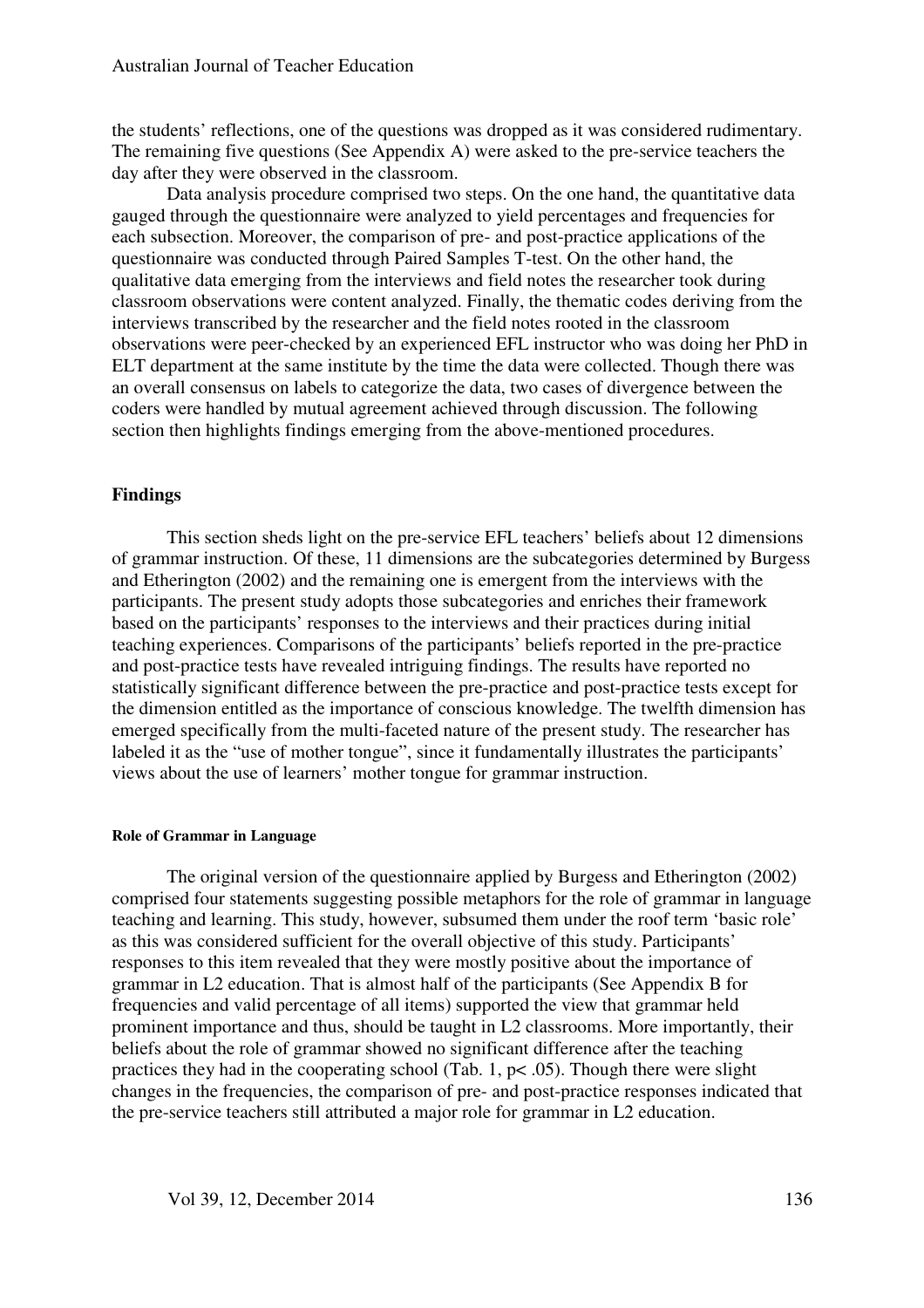|               | Mean |      |       |     |
|---------------|------|------|-------|-----|
| Pre-practice  | 3,57 | 1,11 | 1,071 | .29 |
| Post-practice | 3,31 | 1,14 |       |     |

**Table 1. Pre- and post-practice beliefs regarding the role of grammar** 

The participants' responses in the interviews yielded conflicting results. On the one hand, a few participants abided by their initial views, and defined the role of grammar in L2 education as "central to teaching and learning" (Participant 1), "skeleton of the body" (Participant 2) and "vital because it monitors learners' sentences and helps to produce correct sentences" (Participant 3). One of the participants seemed to equate learning grammar to the use of language as she claimed that "If a learner doesn't know grammar of a language, she cannot use the language" (Participant 5). On the other hand, the rest challenged the view that grammar should be the focus of L2 education. Instead, they argued that grammar should be "a tool, rather than the goal to help learners express himself/ herself" (Participant 6).

#### **Explicit Grammar Teaching**

The way grammar instruction is delivered in the language classroom forms a major concern. Although more recent approaches to L2 education emphasize meaning over form (Farrell, 1999), the explicit versus implicit dichotomy still features as an important question facing novice teachers. In this study, items 1.20, 2.3, and 2.13 investigated the participants' beliefs regarding how to deliver grammar instruction. The participants' responses in pre- and post-practice tests displayed no significant difference (Tab. 2, p< .05). In both cases, a great majority of the participants agreed that explicitly discussing grammar would be useful for language learners. Furthermore, quite a few participants supported that a lack of explicit grammar instruction would promote feelings of insecurity among learners.

|               | Mean  |      |      |      |
|---------------|-------|------|------|------|
| Pre-practice  | 10,55 |      | .578 | .566 |
| Post-practice | 10.31 | 2,28 |      |      |

**Table 2. Pre- and post-practice beliefs regarding explicit grammar teaching** 

Interviews with the participants, however, yielded utterances contradicting their responses to the questionnaire. Indeed, most of the pre-service teachers were found to be strong advocates of implicit instruction in contrast to what they reported in the questionnaire. They emphasized that grammar instruction should be delivered implicitly through use of several examples for each structure. They referred to the importance of contextualized grammar instruction as they stated that grammatical rules should be given in a text rather than in isolation. One of the participants warned that "explicit grammar teaching of grammar rules makes learners scared of the language and increases their prejudice about learning a new language" (Participant 8). Nonetheless, the participants were also found to make distinction based on learners' age and proficiency level. One of the participants explained her favor for explicit grammar instruction in younger and low proficiency groups by saying that "rules and structures should be made clear at the beginning so that younger or beginner learners can learn the correct form" (Participant 1).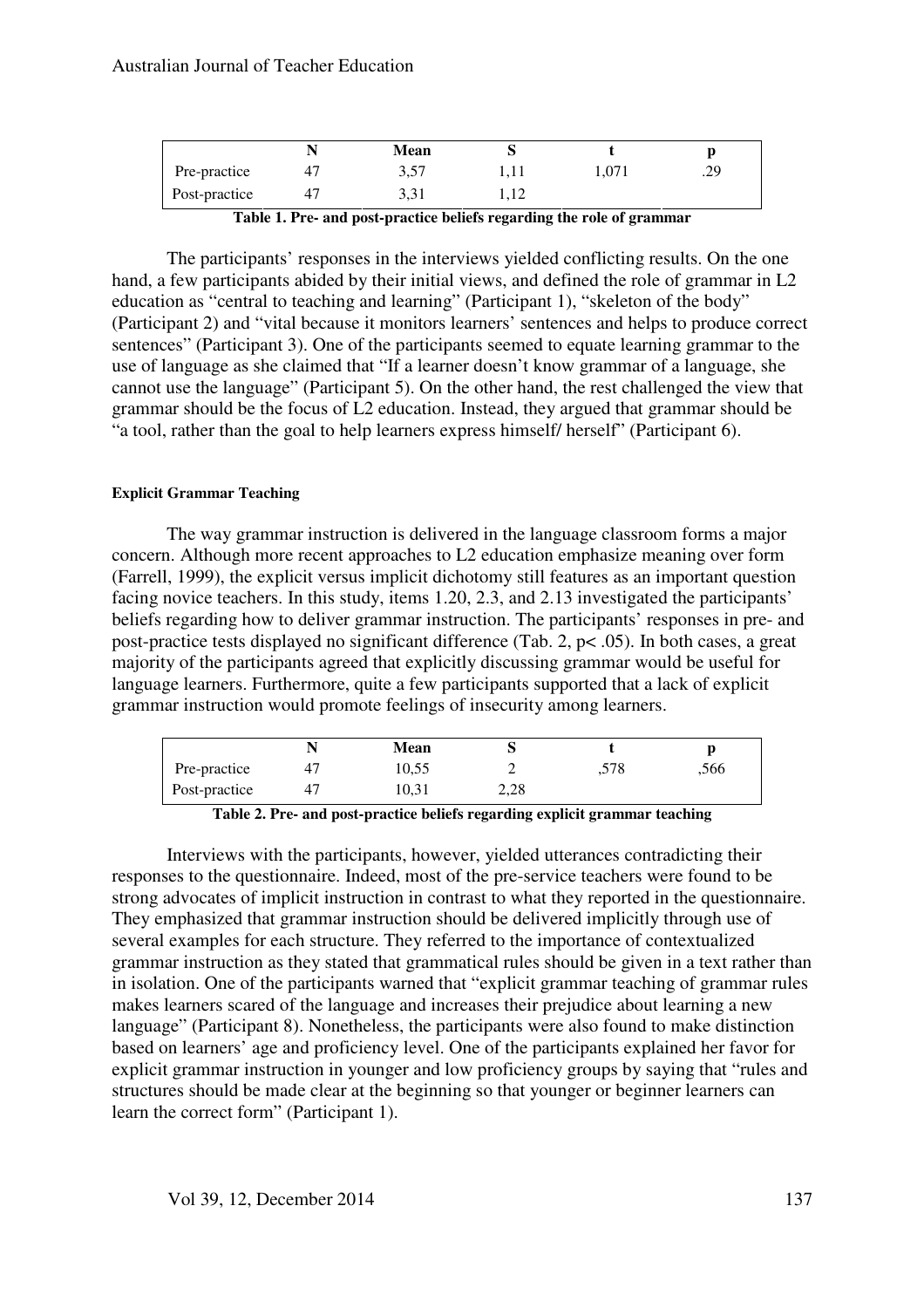#### **Instruction versus Exposure**

Pre-service EFL teachers' belief with regard to whether formal instruction is required for successful language learning or mere provision of input will be sufficient forms an important component of their view of L2 education. Seven items (i.e., items 1.2, 1.3, 1.8, 1.10, 1.13, 1.19 and 2.10) particularly sought for an answer to this question. Yet, the results pointed out a lack of consensus among the participants. That is their responses to those items unraveled that the participants could not come up with a uniform idea about whether instruction or extensive exposure to L2 input would be more beneficial for learners. Furthermore, the lack of a conclusive tendency to the former or the latter form of grammar instruction was observed to continue after the teaching practices, since the post-practice analysis of their responses did not reveal a statistically significant difference (Tab. 3, p< .05).

|               | Mean  |      |     |      |
|---------------|-------|------|-----|------|
| Pre-practice  | 23,08 | 3,50 | .62 | ,539 |
| Post-practice | 23,38 | 2,98 |     |      |

**Table 3. Pre- and post-practice beliefs regarding instruction versus exposure dichotomy** 

Contrary to the perplexing finding arising from the participants' inconclusive views about the role of explicit instruction and exposure, the interviews yielded a clear inclination toward natural exposure. 15 out of 20 participants made remarks criticizing the way they were taught grammar. They complained that they were taught grammar in traditional grammar-based teaching settings where they were given the rules, and the teacher made most of the talk. One of the participants suggested some criteria to make grammar teaching more efficient as she maintained that: "As learners do not like grammar, they can easily be bored. Teacher should make their decision by taking into account students' level, interest and learning styles. I mean teachers should take learners' differences (preferences) above any other things" (Participant 3). Hence, an unequivocal inference from all the participants' responses highlighted that they considered an integrated grammar instruction the best possible model.

#### **Declarative and Procedural Knowledge**

Distinction between declarative and procedural knowledge refers to the difference between theory and practice. Whereas declarative knowledge is the knowledge of what (i.e., a grammatical structure/ rule in this case), procedural knowledge requires the ability to apply this rule in real communication (i.e., knowledge of how). Item 2.1 examines the pre-service teachers' beliefs about learners' ability to benefit from their grammatical knowledge in actual communicative contexts. Indeed, a great majority of the participants agreed/ strongly agreed that learners failed to transfer their grammatical knowledge into communicative language use. Interestingly, a comparison of their beliefs before and after the teaching practices in the cooperating school showed no significant difference (Tab. 4, p< .05).

|               | Mean |      |      |      |
|---------------|------|------|------|------|
| Pre-practice  |      | .95  | 1,82 | .075 |
| Post-practice | ۰.   | 1,01 |      |      |

**Table 4. Pre- and post-practice beliefs regarding declarative and procedural knowledge**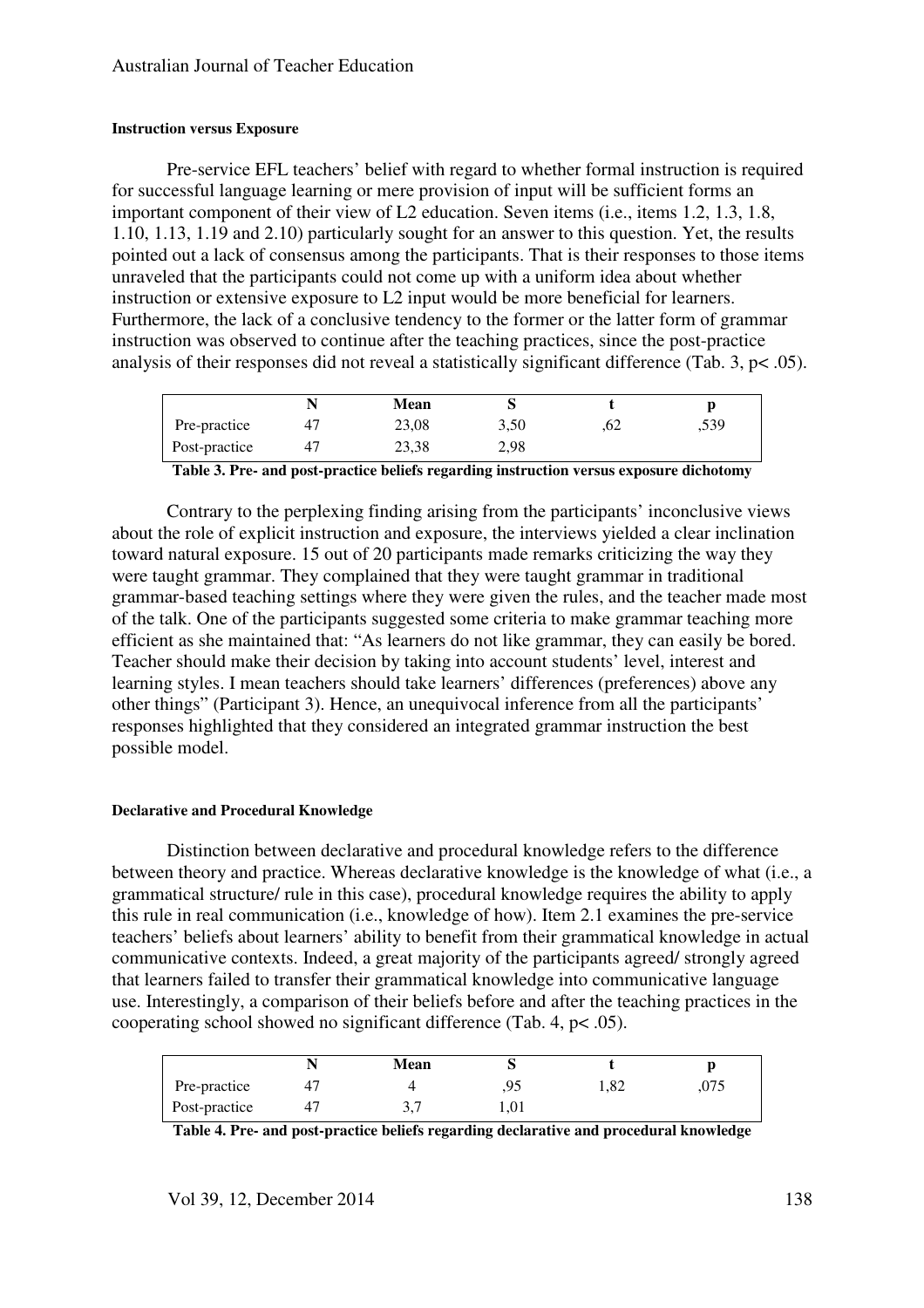#### Australian Journal of Teacher Education

The participants' responses to the interview questions pointed out that they attached paramount importance to learners' procedural knowledge. Evidently, almost all of the participants believed that grammar instruction should encourage learners to functionalize their knowledge by interacting with others. In the same vein, two of the participants (participants 9 and 12) stated a general criticism about grammar instruction as they maintained that too much focus on grammar might at times be an obstacle for speaking and using language fluently. Instead, they suggested that more attention should be paid to communicative skills so that it would be easier for learners to benefit from their knowledge of grammar in real language use.

#### **Importance of Conscious Knowledge**

This study probed into the participants' beliefs regarding learners' consciousness about language use, accuracy and form-function correspondence through three items (i.e., 1.4, 1.6, and 1.9). Obviously, this was the only area where pre-service teachers' beliefs in pre- and post-practice tests displayed a statistically significant difference (Tab. 5, p< .05). Whereas the participants' views about the role of consciousness about language use were inconclusive before the teaching practices, more than half of the participants disagreed/ strongly disagreed that learners used language subconsciously of its grammatical system and the way it worked. Also, the sound support for the need for learners' conscious knowledge of grammar to improve their language in the pre-practice test was replaced by a more moderate agreement in the post-practice test. Indeed, the post-practice test revealed a similar decline in the participants' positive beliefs about the need for conscious knowledge of grammatical structures and their function. That is fewer participants compared to pre-practice test held the view that attaining to conscious knowledge of grammar could ensure proficient use.

|               | Mean |      |      |      |
|---------------|------|------|------|------|
| Pre-practice  | 10,1 | 1,96 | 2,18 | .034 |
| Post-practice | 9.44 | 1,93 |      |      |

**Table 5. Pre- and post-practice beliefs regarding conscious knowledge** 

The participants' remarks in the interviews painted a clearer picture of the change in their beliefs about the role of conscious knowledge about grammatical forms. In addition, 17 out of 20 participants rigorously claimed that consciousness was but one component of language learning. They referred to some drawbacks that might derive from overconsciousness about grammar such as boredom, superficiality and lack of confidence. One of the participants maintained that "we sentence learners to be perfect and talk perfectly" (Participant, 6) by prompting conscious use of grammatical forms all the time. Still, some of them asserted that promoting conscious knowledge would be helpful but alternative methods should be adopted. For instance, Participant 7 pointed out that: "Drawing attention to certain rules makes it easier for learners to catch the form. But we can emphasize a rule simply by our intonation or give them in a text by bold-fonts, underlining or highlighting. Then, it will be easier to learn". In addition, all the participants converged on the role of using games, role-plays, flash-cards and puzzles as facilitators for establishing a classroom environment conducive for subconscious learning of grammar.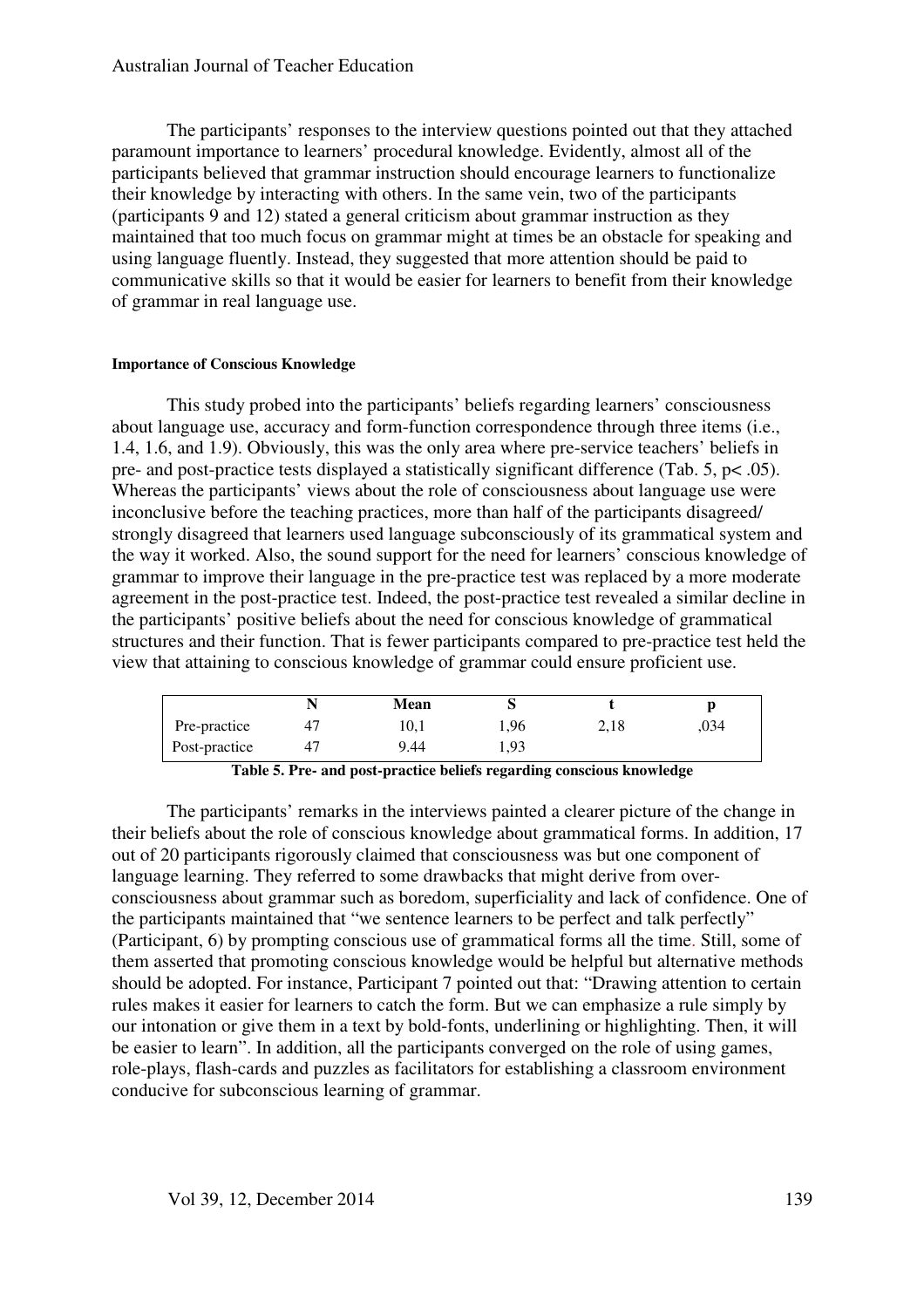#### **Comparison and Contrast of Structures**

Item 1.17 investigated the participants' beliefs about the use of introducing a certain structure/ rule by comparing and contrasting it with some others. Their responses both in the pre- and post-practice tests indicated a high rate of support for employing this technique in the language classroom (Tab.  $6, p< .05$ ). Apparently, their convergence on the use of comparing grammatical structures to ensure learners' understanding was perplexing. Although their responses to the previous items regarding explicit focus on grammatical forms were inconsistent with the interviews, there was a clear uniformity in their beliefs regarding the adoption of a comparative technique.

|               | Mean |      |      |  |
|---------------|------|------|------|--|
| Pre-practice  | 3,44 | .90  | .107 |  |
| Post-practice | 3,46 | 1,01 |      |  |

**Table 6. Pre- and post-practice beliefs regarding comparison and contrast of structures** 

The participants' remarks throughout the interviews indicated a close match with their responses to item 1.17. Despite their overt favor for employing a comparative technique to introduce grammatical structures, one should notice that the participants explicitly defined the stage to include this technique. They illustrated that a comparative technique should be used with learners whose proficiency level was low. A large majority of the participants reiterated that once learners learned the basic structures, then there would be little or no use of employing this technique.

#### **The Use of Grammatical Terminology**

Using terminology refers to addressing learners' metalinguistic knowledge about grammatical forms and structures. It can be ascribed to an explicit focus on form approach (Ellis, 2001). Two items (i.e., items 2.14 and 2.19) intended to delineate the participants' beliefs about using terminology for grammar instruction. A majority of the participants agreed that grammatical terminology would be useful for learners while at the same time, a similar rate of the participants deemed that learners would find it difficult to use grammatical terminology. More surprisingly, their beliefs following the teaching practices remained virtually the same (Tab. 7, p< .05). Likewise, the interviews corroborated their view that language learners considered the use of grammatical terminology beneficial, but difficult for learners. Participant 4 reasoned that: "I use grammatical terms when I am introducing a rule. It helps learners to be familiar with these terms so that they can more easily understand where and when they can use this rule".

|               | N  | Mean |                        |      | D    |
|---------------|----|------|------------------------|------|------|
| Pre-practice  | 4. | 3,44 | .90                    | ,107 | .915 |
| Post-practice | 41 | 3,46 | $\mathord{\text{.}}01$ |      |      |

**Table 7. Pre- and post-practice beliefs regarding the use of terminology**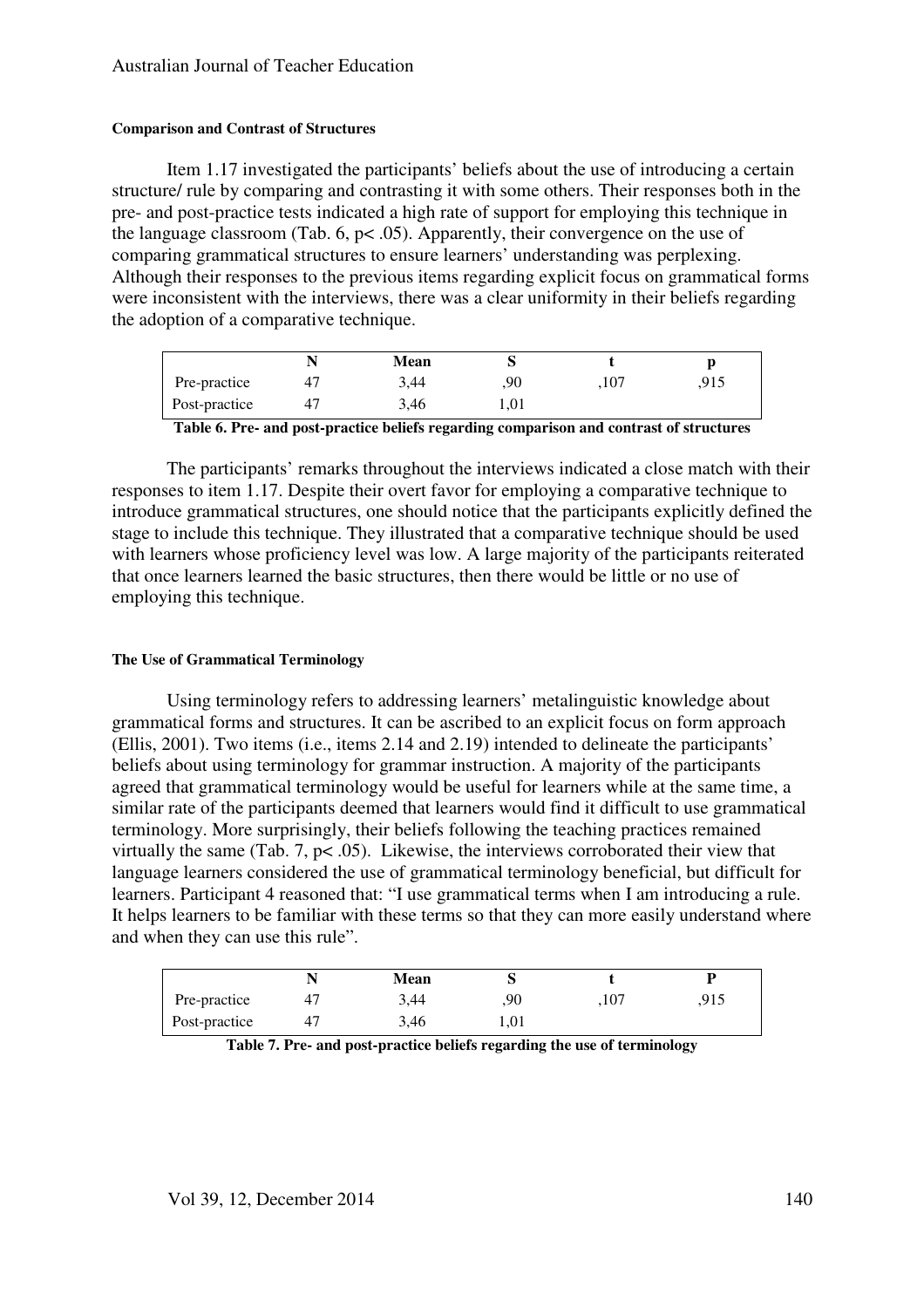#### **Problem-solving**

Problem-solving activities involve learners in tasks in which they are required to find a form-function relationship. Hence, this sort of activities implicitly target at their consciousness about grammar. An analysis of the participants' responses to items 2.2., 2.5 and 2.20 revealed that their beliefs about learners' perceptions of problem-solving activities did not display any significant difference (Tab. 8,  $p < .05$ ). A great number of the participants both in pre-practice and post-practice tests reported that learners considered problem-solving activities motivating (item 2.2), and liked to be engaged in them (item 2.5). Moreover, the high rate of disagreement in the post-practice test on the idea that problem-solving activities were frustrating for learners verified the participants' position for using problem-solving activities in the language classroom.

|               | Mean  |                 |      |                       |
|---------------|-------|-----------------|------|-----------------------|
| Pre-practice  | 9,82  | <sup>1,40</sup> | 1,25 | າ 1 ⊓<br>$, \angle 1$ |
| Post-practice | 10,19 | . . 74          |      |                       |

**Table 8. Pre- and post-practice beliefs regarding problem-solving** 

Apart from the statistical results, the interviews with the participants highlighted that the participants regarded learners' involvement in problem-solving activities as crucial in order to figure out the relationships between grammatical forms and their functions. One of the participants explained her support for problem-solving activities as she stated that "they (problem-solving activities) help learners discover facts about grammar" (Participant 2).

#### **Correction of Errors**

Correction of errors arising from learners attempts to produce in the target language is a debatable issue in that there are still some concerns over its use as well as methods of using it. In this study, 6 out of 40 items (i.e., items 1.16, 1.18, 2.15, 2.16, 2.17 and 2.18) specifically delved into the pre-service teachers' beliefs about different aspects of error correction including the type of errors to be corrected and the impact of error correction on grammatical performance. The participants' responses to these items unveiled that there was remarkable uncertainty in their beliefs about whether teachers should merely correct errors that would interfere with communication (item 1.16), whether correction of errors would contribute to learners' grammatical performance (item 1.18) and whether it was more difficult to correct errors within a spoken (item 2.15) or written (item 2.16) communicative setting. Additionally, they lacked consensus on their beliefs regarding learners' perceptions about the difficulty of improving accuracy within a totally written (item 2.17) or totally spoken (item 2.18) communicative task. It was also confounding that the teaching practices seemed to make no statistically significant difference in their beliefs about correction of errors (Tab. 9, p< .05).

|               |           | Mean  |      |      |     |
|---------------|-----------|-------|------|------|-----|
| Pre-practice  | $4^\circ$ | 18,10 | 3,79 | .322 | 749 |
| Post-practice | 47        | 18,31 | 3,31 |      |     |

**Table 9. Pre- and post-practice beliefs regarding correction of errors**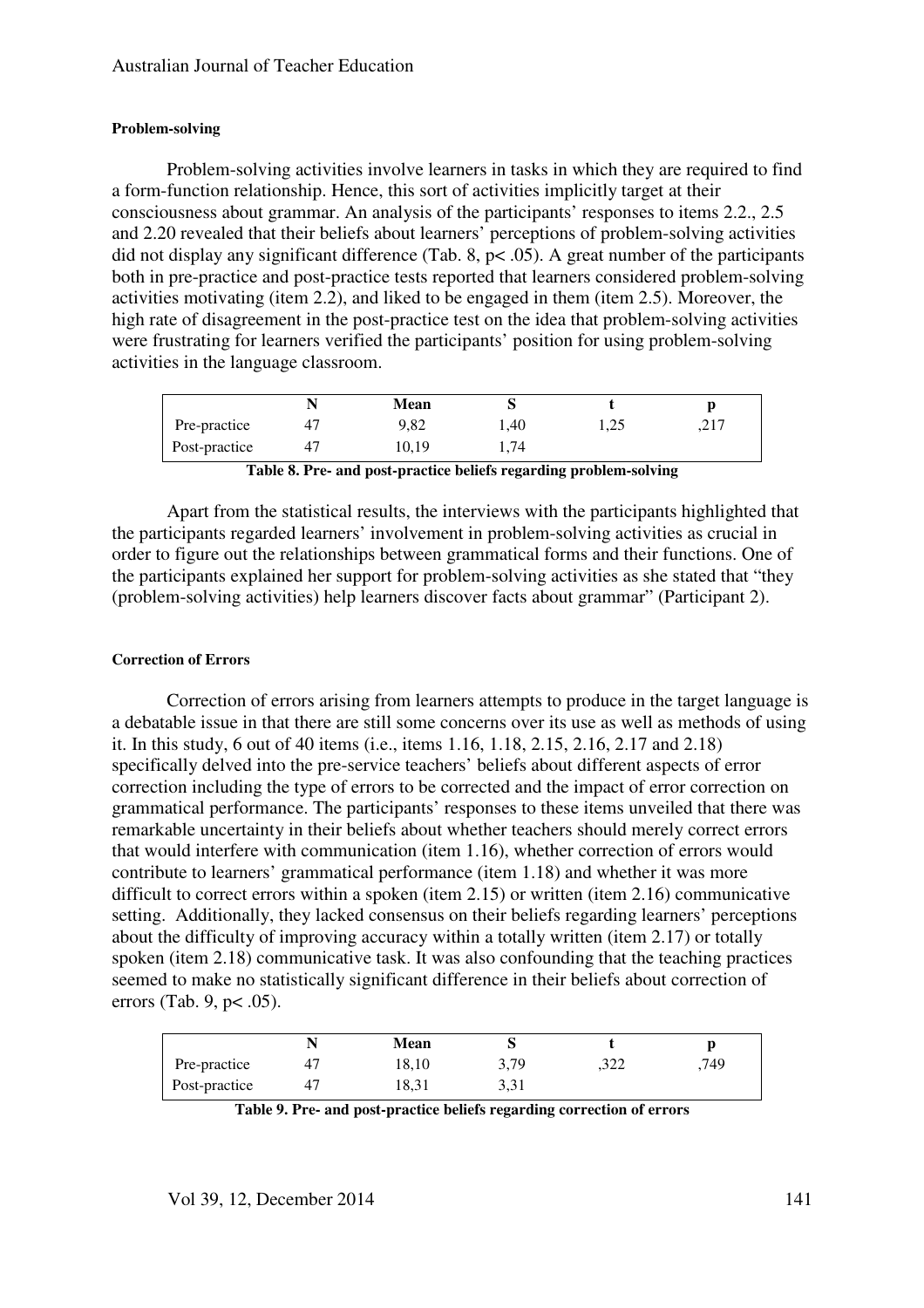With respect to the participants' uncertainty about correcting learners' errors, interviews provided precious insights. The participants' responses during the interviews implied a sound belief in favor of handling errors as soon as they appeared. The participants emphasized that teachers should employ different methods to correct learners' errors such as using a questioning tone to convey that an error was committed, having learners correct their own error, or asking other learners to correct the error.

#### **Presentation in Authentic Texts**

Authentic texts involve those materials that are originally not intended to be used for language teaching and learning purposes. Following the widespread adoption of communicative approaches to L2 education, using materials that prompt an impression of real communicative contexts has gained prominence. Accordingly, this study examined the participants' beliefs about delivering grammar instruction through authentic and complete texts with 8 items (i.e., items 1.15, 2.4, 2.6, 2.7, 2.8, 2.9, 2.11 and 2.12). The participants' responses revealed that although they were well-convinced of learners' achievement in learning grammar through the use of complete texts (item 1.15), they had serious concerns about employing authentic texts for teaching grammar in their classrooms. In the pre-practice test almost half of the participants agreed/ strongly agreed that using authentic texts would impose some challenges due to the difficulty of grammar used in them (item 2.6), the cultural connotations embedded in them (item 2.8) and their time-consuming nature (item 2.11). More than half of the participants indicated that using authentic texts would be difficult because of learners' preferences (item 2.4), the wide variety of structures in them (item 2.7), the vocabulary used (item 2.9) and high level of proficiency required to comprehend them (item 2.12). Besides, the participants' beliefs about the use of authentic texts revealed no significant difference after the teaching practices (Tab. 10, p< .05). However, the study noticed a dramatic inconsistency between the participants' reported beliefs and their responses in the interviews. Although the statistical analyses pinpointed serious concerns, the participants featured to be strong proponents of using authentic texts in their classrooms. They purported that teachers should provide a contextualized grammar teaching through using such materials as newspapers, songs, stories, videos and movies.

|               | Mean  |      |      |      |
|---------------|-------|------|------|------|
| Pre-practice  | 26,31 | 5,07 | .562 | .577 |
| Post-practice | 25,76 | 5,11 |      |      |

|  | Table 10. Pre- and post-practice beliefs regarding use of authentic texts |
|--|---------------------------------------------------------------------------|
|  |                                                                           |

#### **Role of Practice**

When the participants were asked to reflect on the role of practice in learning grammar, their responses to the five items addressing their beliefs about practice indicated that they were strong proponents of the use of practice in grammar instruction. Evidently, in all cases (except for item 1.11) a large number of the participants agreed/strongly agreed that if given in full communicative contexts (item 1.7) with real-life tasks (item 1.14), practice would improve learners' grammatical accuracy (item 1.15) and productive use of language (item 1.12). In item 1.11, however, 14 out of 47 participants believed that a de-contextualized practice of grammar had a role in language learning. Although there was no significant difference in statistical analyses of the pre- and post-practice tests (Tab. 11,  $p < .05$ ), the study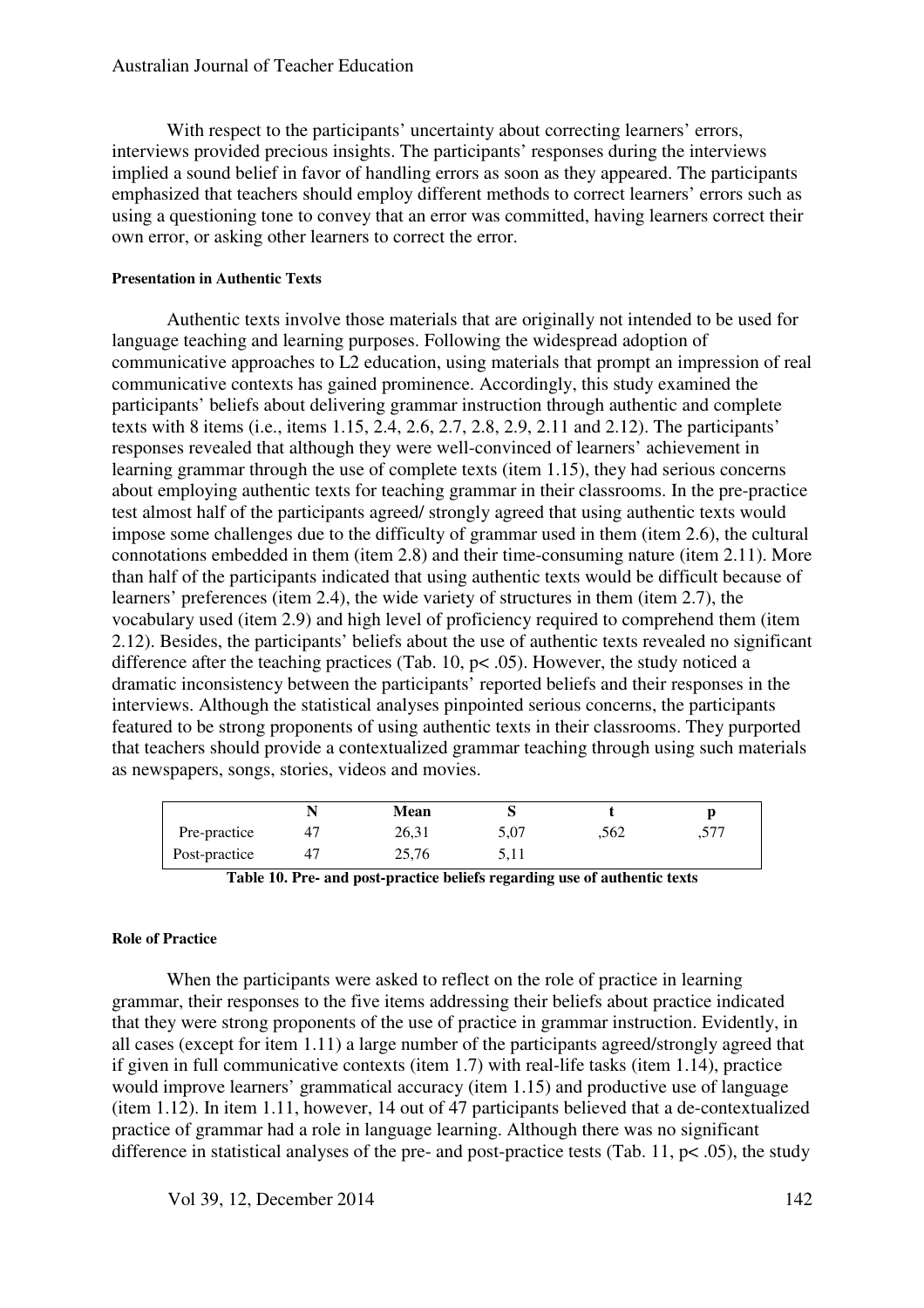revealed a close correspondence between their reported beliefs and responses to the interview questions. All the participants maintained that teachers should provide learners with ample opportunities to practice what they learned. They reiterated that engaging learners with a lot of examples for each structure could foster their participation as well as endorsing their learning. In contrast to the inconsistency in item 1.11, the interviews highlighted that all of the participants argued for contextualized practice rather than practicing grammatical structures in isolation.

|               |    | Mean  |      |       |      |
|---------------|----|-------|------|-------|------|
| Pre-practice  |    | 18,91 | 2,33 | 1,775 | .083 |
| Post-practice | 41 | 19,74 | . 96 |       |      |

**Table 11. Pre- and post-practice beliefs regarding practice** 

#### **Use of Mother Tongue**

Use of a mother tongue in L2 classes is a research area yielding clashing results (Cook, 2001; Schweers, 1999). Though this study originally had not intended to probe into pre-service EFL teachers' beliefs about using it, interviews and classroom observations encouraged the researcher to include it in this section of the study. Throughout the interviews, it was realized that the participants were concerned about the use of learners' mother tongue (Turkish in this case) to facilitate their understanding of grammatical forms. For instance, Participant 17 defined her teaching experience as: "I was in a dilemma about what language to use when they (learners) asked me a question about a grammatical point". Two other participants (i.e., Participants 16 and 19) criticized that teachers generally used mother tongue in teaching grammar and thus, they felt obliged to give instructions in Turkish. Participant 20 asserted that "explaining a grammatical rule in English seemed to be insufficient. That's why I preferred to use Turkish while I was teaching grammar". However, a few participants claimed that an English-only approach in the classroom promoted learners' motivation because "they (learners) see that English is really serving some functions". Henceforth, the pre-service teachers' general belief about employing the mother tongue in grammar instruction was found to be relatively positive for explaining the form but rather negative for conducting practices.

#### **Classroom Observations**

The observations conducted throughout the teaching practices of the 20 participants provided invaluable insights into the match between their reported beliefs and actual practices. Besides, the field notes taken during the observations made a major contribution to clarifying the areas in which the participants' beliefs appeared to be controversial. Firstly, the overall picture of the participants' practices painted in the observations corroborated their belief that grammar had a basic role in language learning. However, the observations indicated that they mostly followed a traditional approach to grammar instruction. Almost all the participants were observed to teach grammar deductively as they mostly started out with the rule and then, proceeded to practice on it. Though this finding was in tune with the results of statistical analyses, the participants' practices did not resonate with what they stated in the interviews. An important contribution of the observations appeared on the participants' uncertainty about the distinction between instruction and natural exposure, since their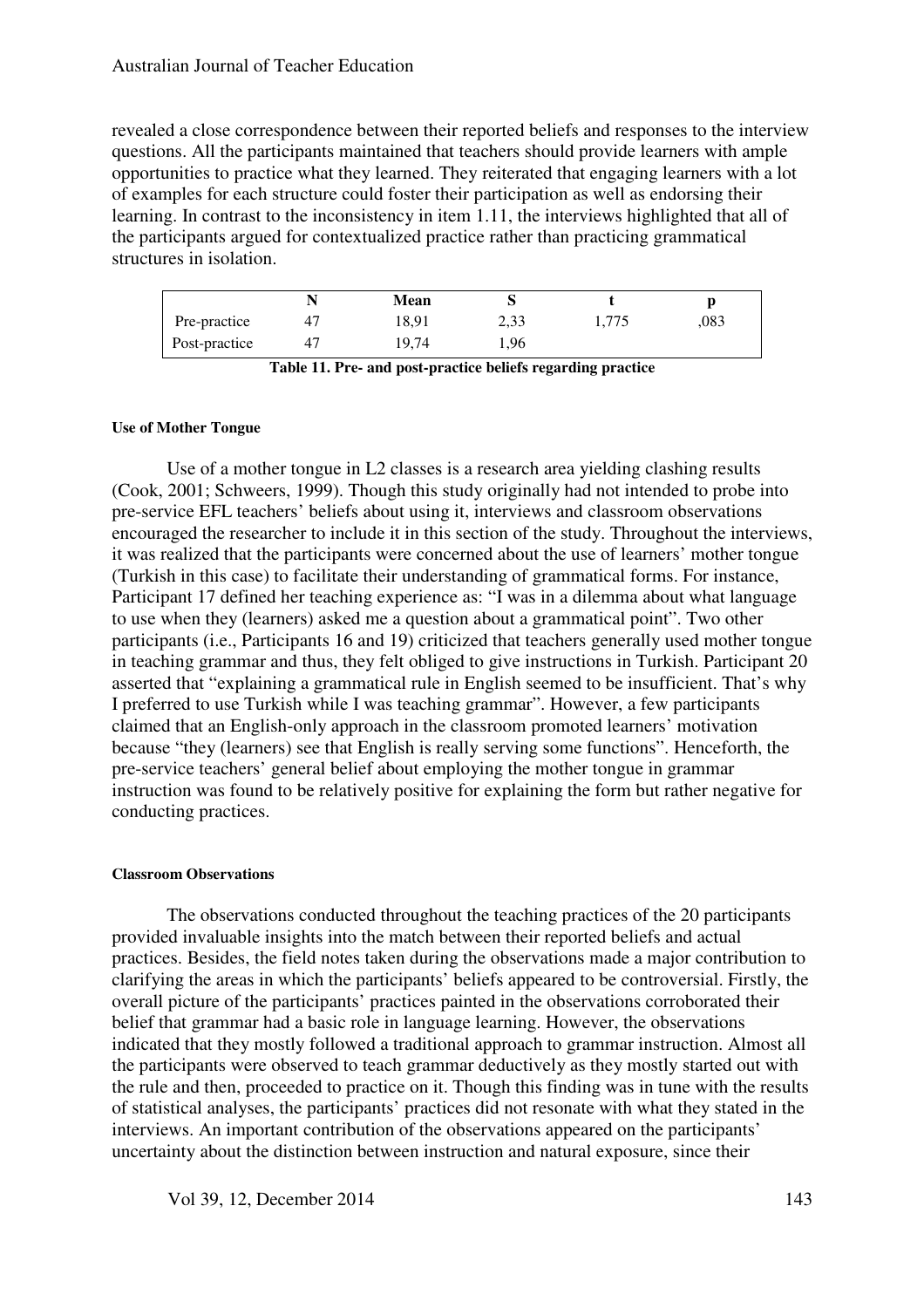practices in the cooperating school surfaced to be instruction-based. Thus, the researcher hypothesized that the participants' had a stronger belief in the importance of presenting grammar through explicit instruction than through exposing learners to natural input. Another crucial observation was that despite the reported support for more procedural and less conscious knowledge of grammar, the participants' practices mainly addressed learners' declarative knowledge as they presented grammar in a way to improve learners' consciousness about grammatical rules and structures. However, the findings emerging from classroom observations highlighted that the participants' teaching practices were highly congruent with their beliefs about the use of adopting a comparison technique in grammar instruction and familiarizing learners with grammatical terminology.

Although the participants' practices were to some extent observed to be convergent with their reported beliefs about the importance of engaging learners in problem-solving activities, they treated learners' grammatical errors with a traditional approach. That is the participants mostly corrected errors by themselves though they referred to some alternative methods in the interviews. As for the ambiguity emerging from the statistical analyses and interview reports regarding the use of authentic texts, the participants' teaching practices added credentials to the results of the statistical analyses in that only two participants were observed to utilize authentic texts (songs in both cases). Obviously, previously reported concerns about using authentic texts such as the wide variety of grammatical structures and difficulty of vocabulary used in authentic texts hindered the pre-service teachers from employing them. Furthermore, the participants' practices partially confirmed their reported beliefs about the use of practice in learning grammar. Although they spared some time to provide learners with the opportunity to practice the target form, this was oftentimes observed to be interrupted by teacher interference. Finally, the participants' practices appeared to be highly representative of their beliefs about the use of mother tongue in grammar instruction because the participants were observed to use their mother tongue while introducing a new grammatical item and giving instructions for exercises whereas they employed English for the rest of the time.

#### **Discussion**

This study examined the development of pre-service EFL teachers' beliefs about grammar instruction over a period of 10 weeks during which they had initial teaching experiences in the cooperating school. The results explicitly demonstrated that except for one dimension, there was no change in the participants' beliefs about grammar instruction. Of 12 dimensions of the participants' beliefs investigated in this study, it was only the area regarding the importance of conscious knowledge that displayed a statistically significant difference. Even though the participants had no clearly defined position about the importance of conscious knowledge of language use, accuracy and form-function correspondence at the beginning, they were subsequently identified to be convinced that learners should develop conscious knowledge of the grammatical system in L2. This significant change in the participants' beliefs about the role of conscious knowledge of grammar could be attributed to their teaching practices. Though they had studied the role of conscious knowledge in the teacher education program they were enrolled in, the researcher hypothesized that it was the actual teaching experiences that gave the participants a clearer understanding of the importance of promoting conscious knowledge in learners. This was congruent with Busch's (2010) assumption that the teaching experience in the practicum served an instrumental goal as it helped the pre-service teachers connect what they learned in the teacher education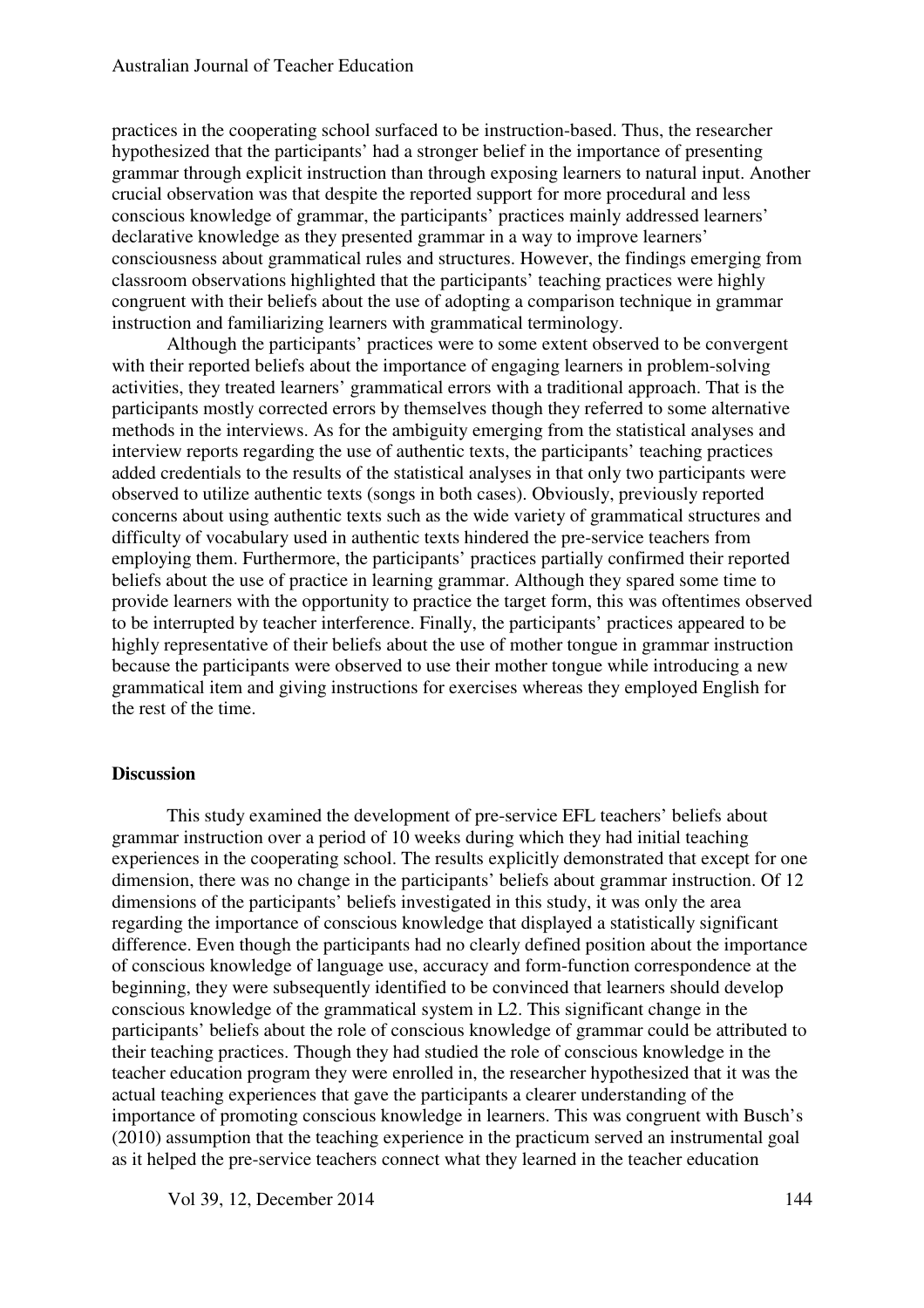program with actual language teaching and learning process. Nonetheless, the general lack of change in the participants' beliefs despite the teaching practices resonated with previous studies (Altan, 2006; Peacock, 2001) as even more longitudinal studies like Mattheoudakis (2007) reported little or no change. In addition, the fact that the development of participants' beliefs was tracked for a relatively limited time span might account for the lack of change. Given the highly complex nature of beliefs, this study contributed to the conclusion that belief change is "essentially cumulative and gradual" (Cabaroglu & Roberts, 2000, p. 392).

As for the discrepancy between the pre-service teachers' reported beliefs and actual practices, the study highlighted that the participants theoretically supported communicative approaches but they practically adopted a traditional approach to grammar teaching. An explanation for the observed inconsistency surfaced from the participants' own statements in the interviews as a participant proposed that: "The teaching style of teachers should not depend on teachers' experiences. It must be shaped according to the learners' expectations" (Participant, 16). This finding verified Phipps and Borg's (2009) study with three in-service teachers of English working in Turkey. They (2009) deemed that the teachers' strong preference for explicit grammar instruction was driven by learners' expectation to be taught grammar directly. Another participant in the present study accounted for her traditional teaching practice by time and curriculum requirements, since she emphasized that: "I had to obey the school's curriculum and time was limited to do more interactive activities" (Participant 1). This replicated Fleming, Bangou and Fellus' (2011) proposition that preservice teachers were restricted in integrating the content of teacher education into the practicum. Moreover, Barnard and Scampton's (2008) presumption that time could be an obstacle for teachers to employ more contextualized, communicative approaches might help to account for the inconsistency observed between the participants' reported beliefs and actual practices in the cooperating school.

As for the use of terminology, the pre-service teachers' reported beliefs and teaching practices evinced a close match. The participants used grammatical terminology in their practices based on their reported belief that this would contribute to learners' metalinguistic knowledge and in turn, facilitate grammar learning. On the one hand, the correspondence between the participants' beliefs about the use of grammatical terminology and teaching practices was in tune with Burgess and Etherington's (2002) suggestion that pre-service teachers considered the use of grammatical terminology beneficial but difficult to use. On the other hand, it provided an answer to Burgess and Etherington's (2002) call for an investigation of pre-service teachers' practices in real classroom settings. Therefore, the present study concluded that the pre-service teachers held positive beliefs about familiarizing learners with grammatical terminology. Yet, the study also cautioned that it would be relatively demanding to expect learners to use it.

The inconclusive finding regarding the correction of errors augmented the existing controversy in L2 education research. Though the statistical analyses indicated that the participants were uncertain about whether to correct errors and whether correction would improve learners' grammatical proficiency, the interviews and observations pointed out that they definitely ascribed some role to error correction. However, the classroom observations revealed that what the pre-service teachers believed about error correction methods diverged from what they did in the classroom. More specifically, despite various methods they suggested to correct learners' errors, the pre-service teachers were observed to adopt a single approach, in which learners' errors were corrected by the teacher immediately after they appeared. Still, the participants' rigorous support for correcting errors might be interpreted as corroboration of Barnard and Scampton's (2008) suggestion that form-focused correction was believed to foster learners' grammatical proficiency.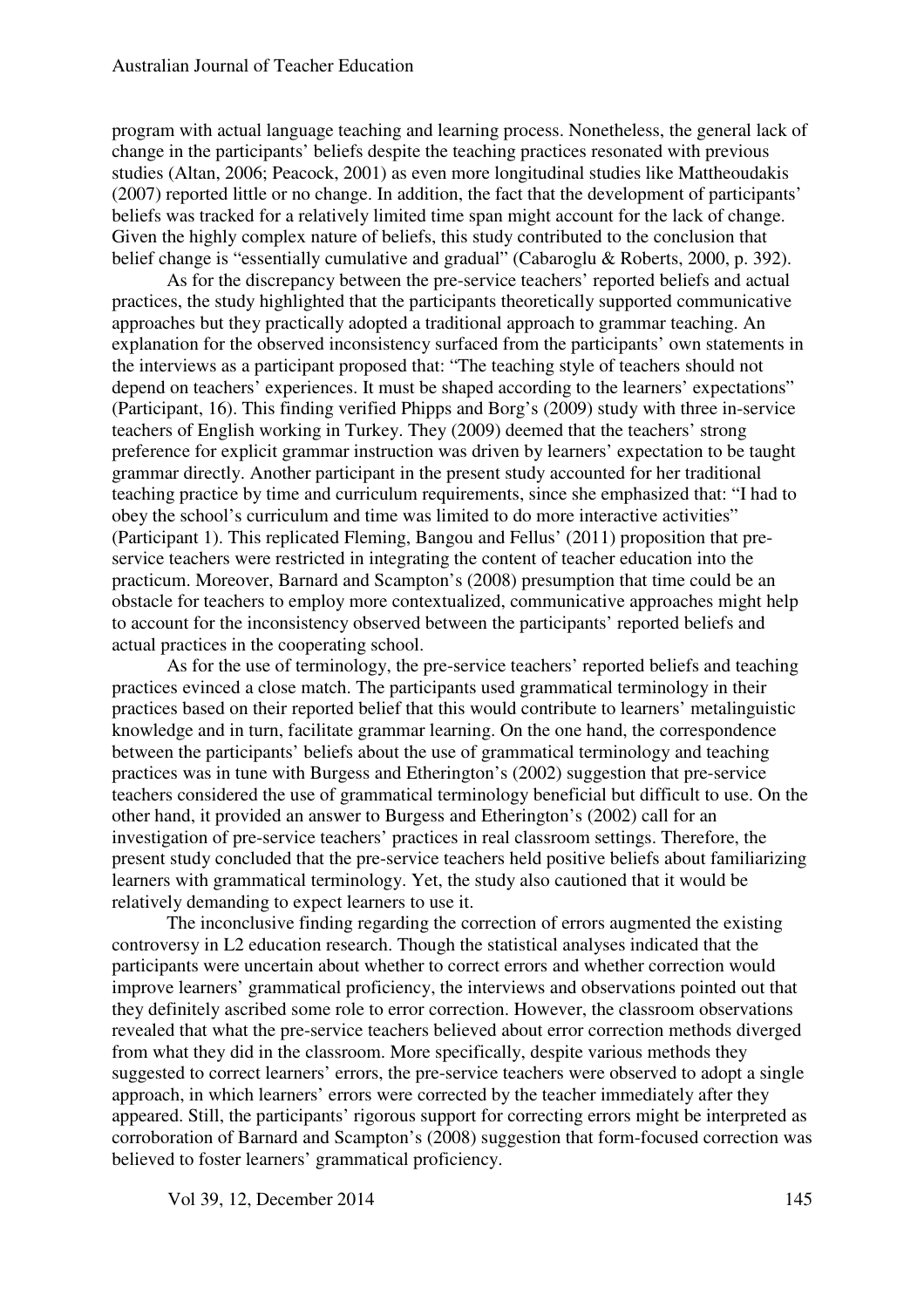Eventually, the final aspect of the participants' beliefs about grammar instruction was self-emergent in the process of the present study. The participants were found to be sensitive about using mother tongue while teaching grammar in the classroom. A closer analysis of their reflection in the interviews coupled with their teaching practices made it explicit that the participants strongly supported mother tongue use in the L2 classroom. Nevertheless, they differentiated between two stages of grammar instruction regarding the use of mother tongue. The pre-service teachers purported that using learners' mother tongue while introducing a grammatical structure/ rule and giving instructions for grammar activities could facilitate learning grammar whereas conducting follow-up exercises in the medium of the target language could help learners' attend to various uses and functions of the structure more easily.

#### **Conclusion**

This study provided an in-depth analysis of the development of pre-service EFL teachers' beliefs about grammar instruction and how those beliefs surfaced in their teaching practices within the practicum course. The results indicated that there was relatively little impact of those practices on the participants' beliefs regarding grammar instruction. One possible reason underlying the lack of change in the participants' beliefs about grammar instruction might be that as they were at the final year of the program they were enrolled in, the participants had already well-established their belief systems. This would lead to the suggestion that teacher educators should involve pre-service teachers in activities that could help to unravel their beliefs at an earlier stage of the program and thus, refine possible misbeliefs. Another explanation for this lack of change might be that the participants had not yet clearly defined their beliefs about the role of grammar instruction in L2 education (Johnson, 1992), since they had relatively few actual teaching experiences in the practicum school. This would imply that practicum courses in teacher education programs should give pre-service teachers more opportunities to be involved in actual teaching practices. Still another tentative speculation about this lack of change might be established on the relationship between the pre-service teachers and their mentor. Assuming that they were paired with a mentor holding similar beliefs, the pre-service teachers might not have needed to revise and change their initial beliefs. However, as this study did not focus on the role of mentor in pre-service teachers' belief development, it could be beneficial for future studies to search for possible impacts of the role of mentor in the development of pre-service teachers' belief system. The only category in which the pre-service teachers' beliefs displayed a significant change at the end of the practicum was that of the importance of conscious knowledge of grammar. Yet it was still noticeable that the pre-service teachers were identified to hold strongly positive beliefs about the role of grammar instruction in the language classroom. Another remarkable result was that the participants rigorously argued for employing learners' mother tongue in order to introduce grammatical structures and give instructions for an activity as they proposed that the use of mother tongue would improve learners' understanding of L2 grammar.

Nevertheless, all interpretations deriving from this study should be considered under the light of four basic limitations. First and foremost, the data in this study were collected in approximately 3 months. Given the relatively "inflexible" (Cabaroglu & Roberts, 2000, p. 392) nature of beliefs, such a short period of time might impose a serious restriction on the results. Furthermore, the classroom observations might be limited in themselves, since each participant was observed only once in a single session lasting for 40 minutes. Hence, one can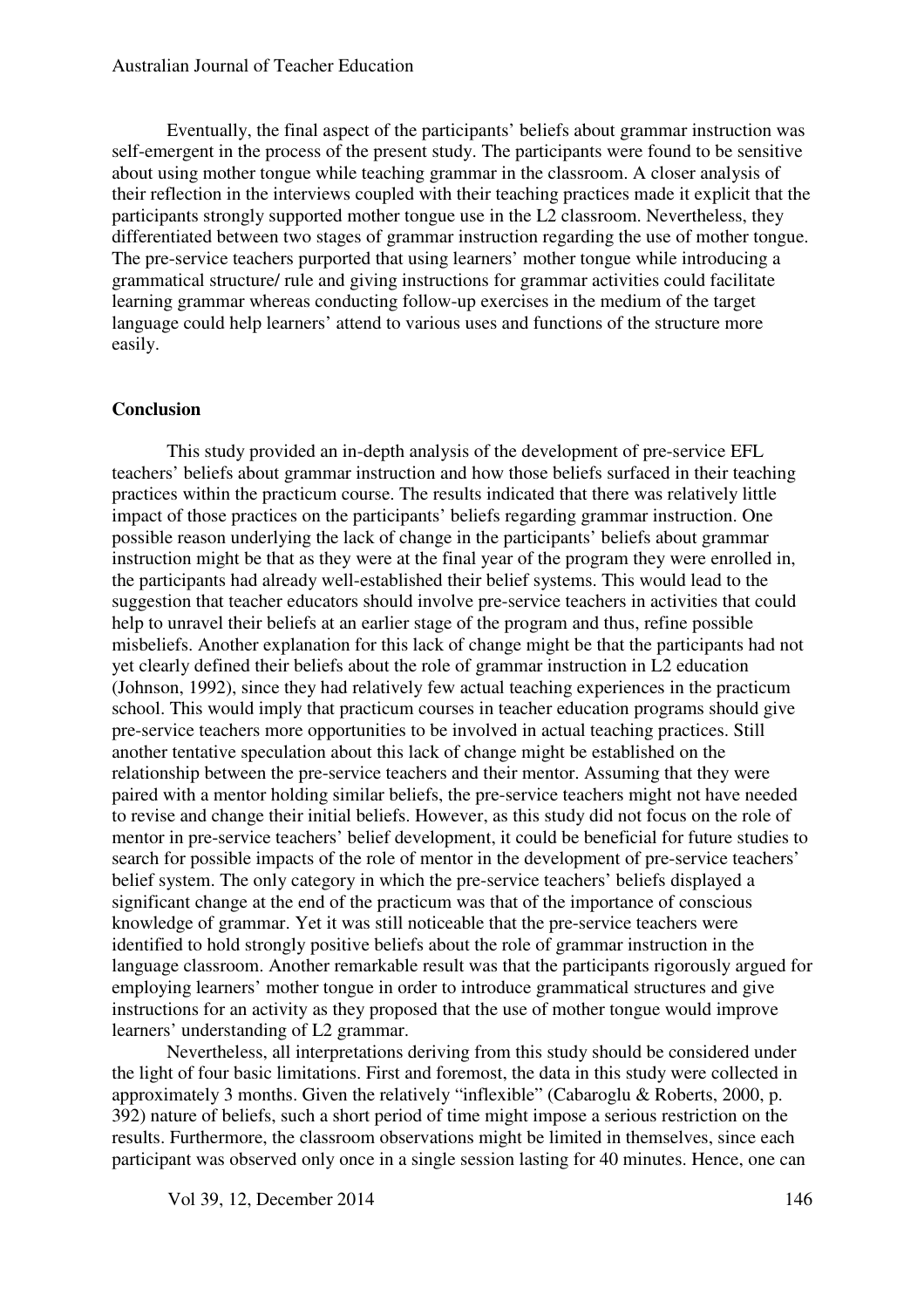argue that repeated observations over a longer time period could yield more reliable insights into pre-service teachers' classroom behaviors. The number of participants might also limit the results as a large scale study with more participants could prove more informative. Ultimately, the specific school context where the pre-service teachers practiced and the characteristics of the learner group to which they taught might be a factor interfering with the pre-service teachers' belief development and teaching practices. Therefore, conducting a similar study in various school contexts with different learner groups may yield more fruitful information about pre-service teachers' belief development.

## **Reference**

- Almarza, G. (1996). Student foreign language teachers' growth. In D. Freeman & J. C. Richards (Eds.), *Teacher Learning in Language Teaching* (pp. 50-78). Cambridge, England: Cambridge University Press.
- Altan, M. X. (2006). Beliefs about language learning of foreign language-major university students. *Australian Journal of Teacher Education,* 31(2), 44-52. http://dx.doi.org/10.14221/ajte.2006v31n2.5
- Azar, B. (2007). Grammar-based teaching: A practitioner's perspective. *TESL-EJ,* 11(2), 1- 12.
- Barnard, R. & Scampton, D. (2008). Teaching grammar: A survey of EAP teachers in New Zealand. *New Zealand Studies in Applied Linguistics,* 14(2), 59-82.
- Borg, S. (1998). Teachers' pedagogical systems and grammar teaching: A qualitative study. *TESOL Quarterly,* 32(1), 9-38. http://dx.doi.org/10.2307/3587900
- Borg, S. (1999). Studying teacher cognition in second language grammar teaching. *System,*  27, 19-31. http://dx.doi.org/10.1016/S0346-251X(98)00047-5
- Borg, S. (2003a). Teacher cognition in grammar teaching: A literature review. *Language Awareness,* 12(2), 96-108. http://dx.doi.org/10.1080/09658410308667069
- Borg, S. (2003b). Teacher cognition in language teaching: A review of research on what language teachers think, know, believe, and do. *Language Teaching,* 36, 81-109. http://dx.doi.org/10.1017/S0261444803001903
- Borg, S. & Burns, A. (2008). Integrating grammar in adult TESOL classrooms. *Applied Linguistics,* 29(3), 456-482. http://dx.doi.org/10.1093/applin/amn020
- Burgess, J. & Etherington, S. (2002). Focus on grammatical form: Explicit or implicit? *System,* 30, 433-458. http://dx.doi.org/10.1016/S0346-251X(02)00048-9
- Busch, D. (2010). Pre-service teacher beliefs about language learning: The second language acquisition course as an agent for change. *Language Teaching Research,* 14(3), 318- 337. http://dx.doi.org/10.1177/1362168810365239
- Cabaroglu, N. & Roberts, J. (2000). Development in student teachers' pre-existing beliefs during a 1-year PGCE programme. *System,* 28, 387-402. http://dx.doi.org/10.1016/S0346-251X(00)00019-1
- Cook, V. (2001). Using the first language in the classroom. *The Canadian Modern Language Review,* 57(3), 402-423. http://dx.doi.org/10.3138/cmlr.57.3.402
- Cresswell, J. W. (2002). *Educational research: Planning, conducting and evaluating quantitative and qualitative research*. Upper Saddle River, NJ: Merrill Prentice Hall.
- Dikici, I. Z. (2012). Pre-service English teachers' beliefs towards grammar and its teaching at two Turkish universities. *IJALEL,* 1(2), 206-218. http://dx.doi.org/10.7575/ijalel.v.1n.2p.206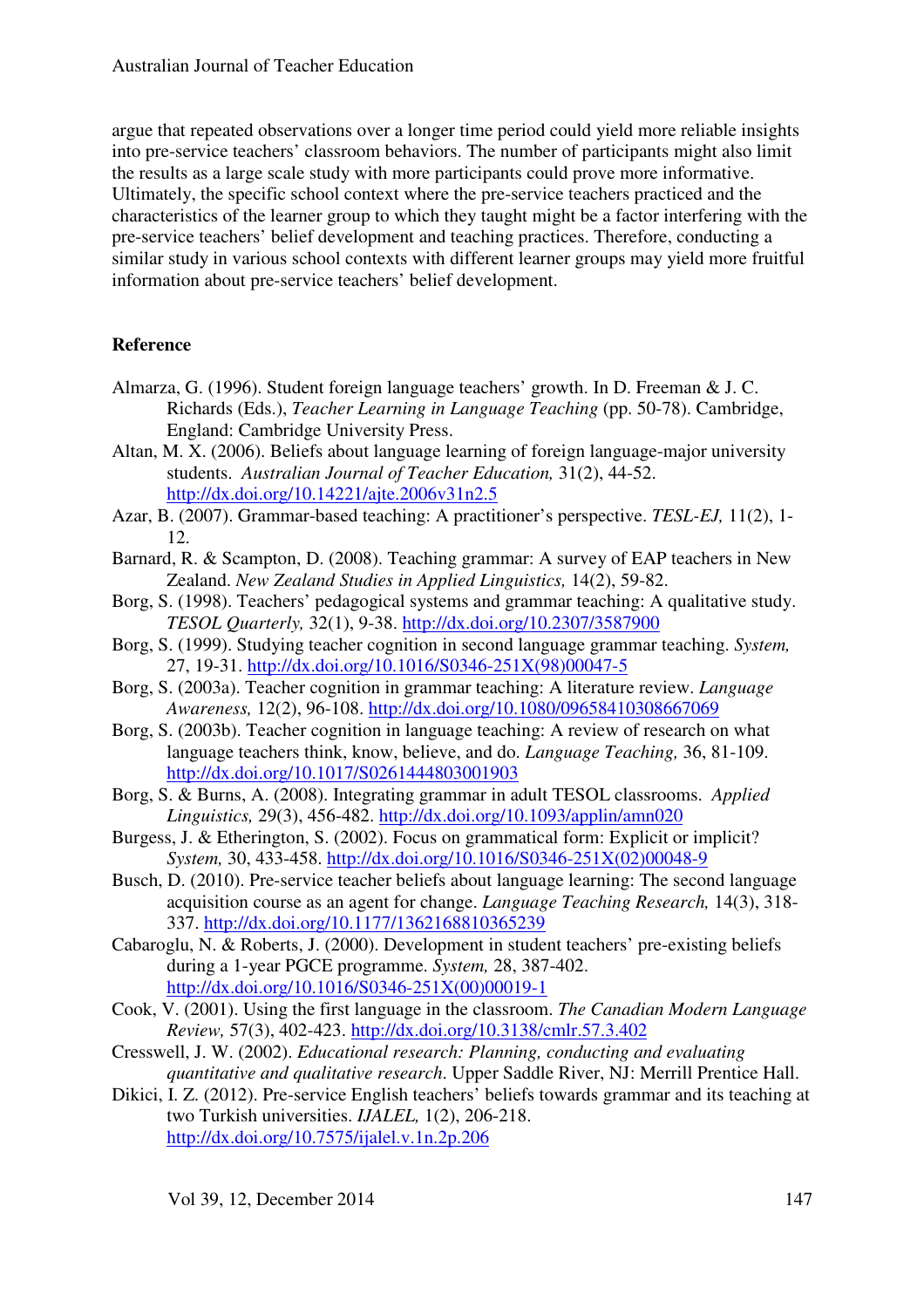- Eisenstein-Ebsworth, M. & Schweers, C. W. (1997). What researchers say and practitioners do: Perspectives on conscious grammar instruction in the ESL classroom. *Applied Language Learning,* 8, 237-260.
- Ellis, R. (2001). Introduction: Investigating form-focused instruction. *Language Learning,*  51, 1-46. http://dx.doi.org/10.1111/j.1467-1770.2001.tb00013.x
- Ellis, R. (2006). Current issues in the teaching of grammar: An SLA perspective. *TESOL Quarterly,* 40(1), 83-107. http://dx.doi.org/10.2307/40264512
- Ezzi, N. A. A. (2012). Yemeni teachers' beliefs of grammar teaching and classroom practices. *English Language Teaching,* 5(8), 170-184.
- Farrell, T. S. C. (1999). The reflective assignment: Unlocking pre-service English teachers' beliefs on grammar teaching. *RELC Journal,* 30(2), 1-17. http://dx.doi.org/10.1177/003368829903000201
- Farrell, T. S. C. & Lim, P. C. P. (2005). Conceptions of grammar teaching: A case study of teachers' beliefs and classroom pratices. *TESL-EJ,* 9(2), 1-13.
- Fleming, D., Bangou, F. & Fellus, O. (2011). ESL teacher-candidates' beliefs about language. *TESL Canada Journal,* 29(1), 39-56.
- Johnson, K. E. (1992). The relationship between teachers' beliefs and practices during literacy instruction for non-native speakers of English. *Journal of Reading Behavior,*24(1), 83-108. http://dx.doi.org/10.1016/0742-051X(94)90024-8
- Johnson, K. E. (1994). The emerging beliefs and instructional practices of preservice English as a second language teachers. *Teaching & Teacher Education,* 10(4), 439-452.
- Kagan, D. M. (1992). Implications of research on teacher belief. *Educational Psychologist,*  27, 65-90. http://dx.doi.org/10.1207/s15326985ep2701\_6
- Liao, P. Teachers' beliefs about teaching English to Elementary school children. *English Teaching & Learning,* 31(1), 43-76.
- Mattheoudakis, M. (2007). Tracking changes in pre-service EFL teacher beliefs in Greece: A longitudinal study. *Teaching & Teacher Education,* 23, 1272-1288. http://dx.doi.org/10.1016/j.tate.2006.06.001
- Özmen, K. S. (2012). Exploring student teachers' beliefs about language learning and teaching: A longitudinal study. *Current Issues in Education,* 15(1), 1-15.
- Pajares, M. F. (1992). Teachers' beliefs and educational research: Cleaning up a messy construct. *Review of Educational Research,* 62(3), 307-332. http://dx.doi.org/10.3102/00346543062003307
- Patton, M. Q. (2002). *Qualitative research & evaluation methods* (3<sup>rd</sup> Ed.). California: Sage Publications, Inc.
- Peacock, M. (2001). Pre-service ESL teachers' beliefs about second language learning: A longitudinal study. *System,* 29, 177-195. http://dx.doi.org/10.1016/S0346- 251X(01)00010-0
- Phipps, S. & Borg, S. (2009). Exploring tensions between teachers' grammar teaching beliefs and practices. *System,* 37, 380-390. http://dx.doi.org/10.1016/j.system.2009.03.002
- Richards, J. C., Gallo, P. B. & Renandya, W. A. (2001). Exploring teachers' beliefs and the processes of change. *PAC Journal,* 1(1), 41-58.
- Schweers, C. W. (1999). Using L1 in the L2 classroom. *English Teaching Forum,* 27(1),6-13, retrieved from http://dosfan.lib.uic.edu/usia/E-USIA/forum/acrobat/P6.pdf on May, 28,2013.
- Schulz, R. A. (1996). Focusing on form in the foreign language classroom: Students' and teachers' views on error correction and the role of grammar. *Foreign Language Annals,* 29(3), 343-364. http://dx.doi.org/10.1111/j.1944-9720.1996.tb01247.x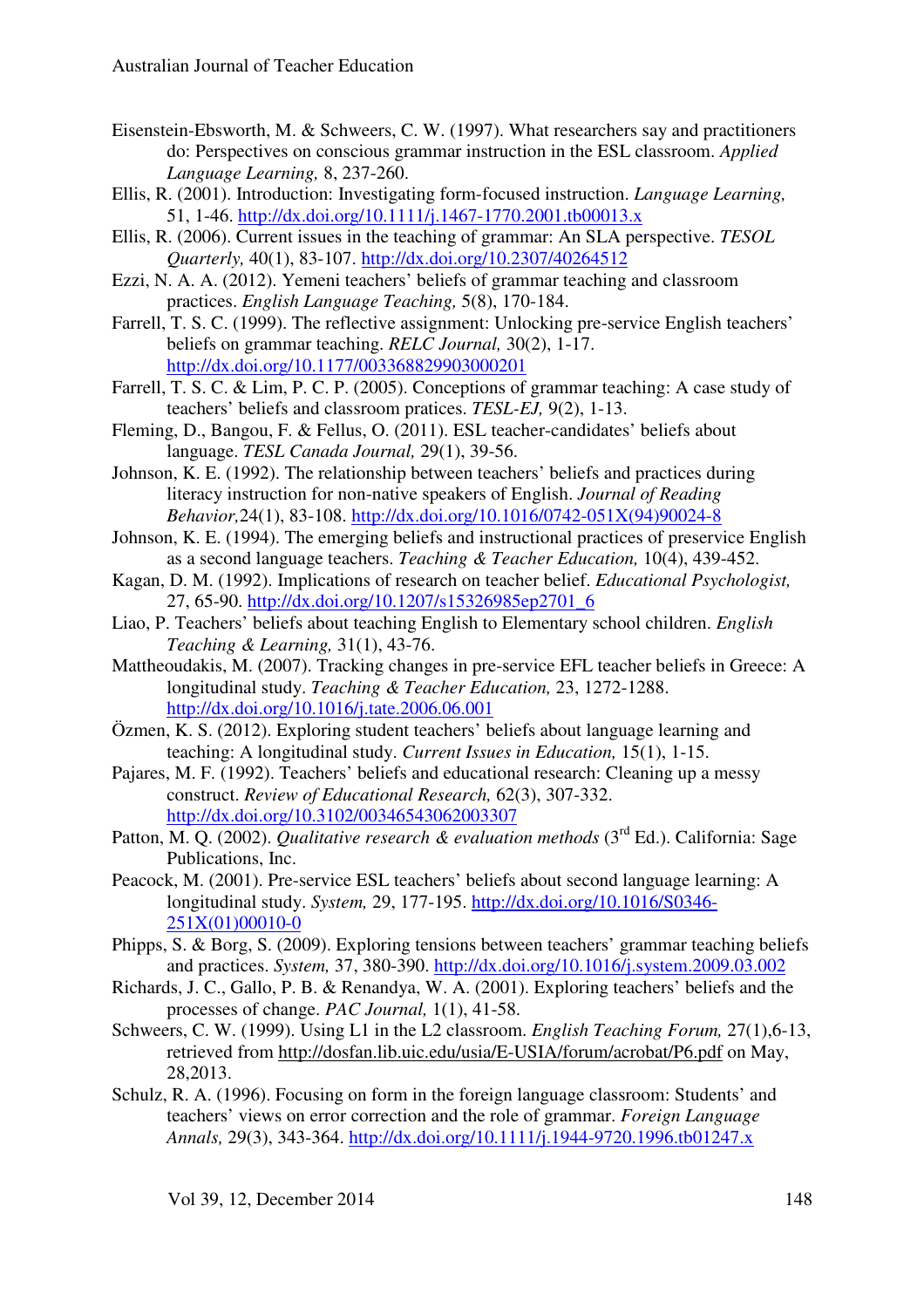- Teik, O. C. (2011). Pre-service teachers' beliefs about the teaching and learning of grammar. *The English Teacher,* 40, 27-47.
- Tsui, A. B. M. (1996). Learning how to teach ESL writing. In D. Freeman & J. C. Richards (Eds.), *Teacher Learning in Language Teaching (*pp. 97-119). Cambridge, England: Cambridge University Press.
- Wright, T. (2010). Second language teacher education: Review of recent research on practice. *Language Teaching,* 43(3). 259-296. http://dx.doi.org/10.1017/S0261444810000030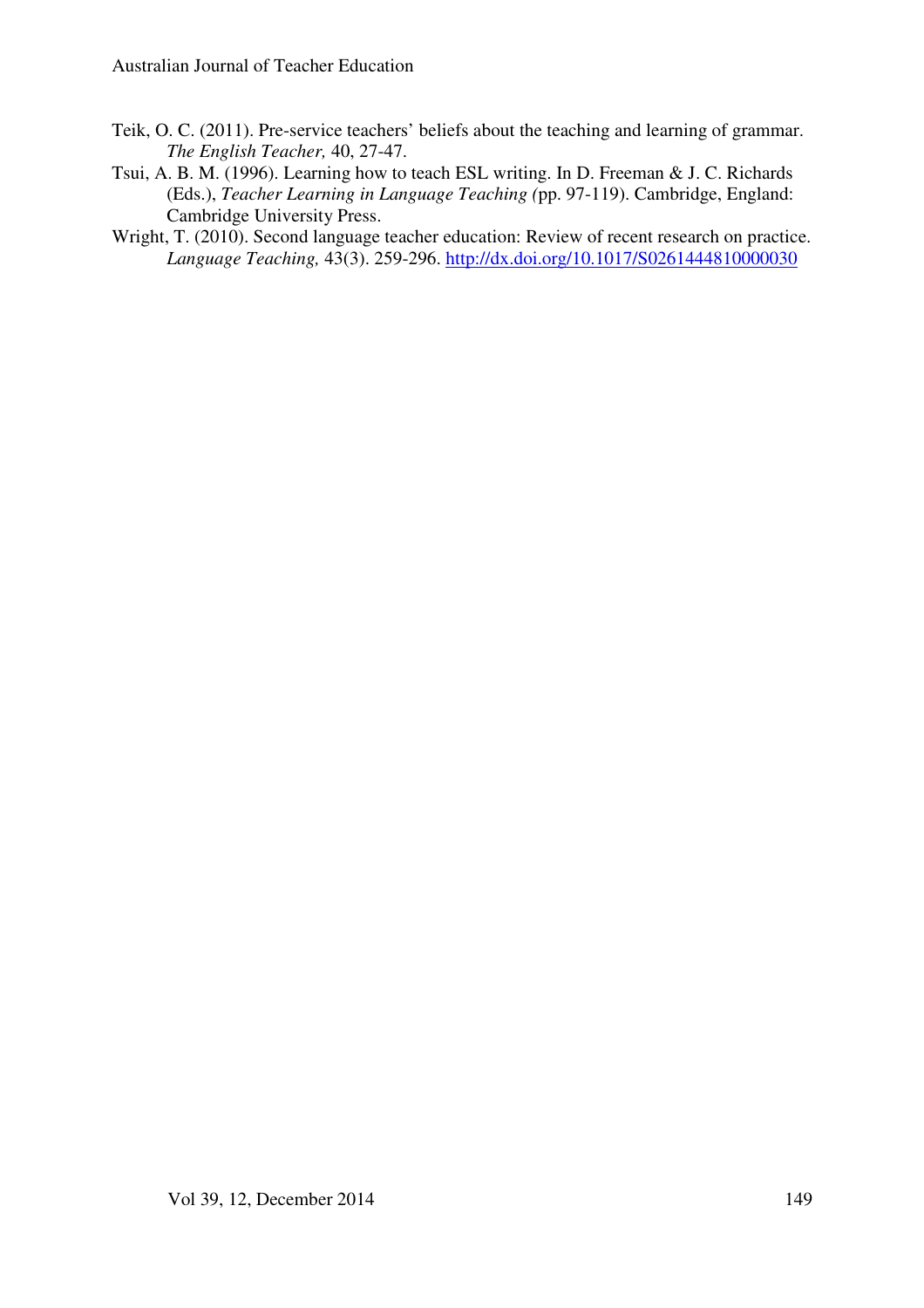## **Appendix**

#### **Interview Questions**

Q-1- What is the place of grammar in language teaching compared to other skills? Q-2- Do you think grammar should be taught? If yes, what are the characteristics of a good teaching strategy for grammar instruction?

Q-3- How do you feel about teaching grammar with respect to its advantages and disadvantages?

Q-4- What factors should teachers take into account while preparing the grammar part of their lesson plan?

Q-5- Do you think practice in a real classroom affected your views about teaching grammar?

|  |  |  | <b>Frequency and Percentages of Questionnaire Items</b> |
|--|--|--|---------------------------------------------------------|
|--|--|--|---------------------------------------------------------|

| The Role of Grammar in Language |                                                                                                           |                |                               |                         |                |                                                           |                      |                          |                               |                          |  |
|---------------------------------|-----------------------------------------------------------------------------------------------------------|----------------|-------------------------------|-------------------------|----------------|-----------------------------------------------------------|----------------------|--------------------------|-------------------------------|--------------------------|--|
| <b>Item</b>                     |                                                                                                           |                | Pre-Test                      |                         |                | Post-Test                                                 |                      |                          |                               |                          |  |
| <b>Number</b>                   |                                                                                                           |                | <b>Frequency of Responses</b> |                         |                | <b>Frequency of Responses</b>                             |                      |                          |                               |                          |  |
|                                 |                                                                                                           |                | <b>Valid Percentages</b>      |                         |                | <b>Valid Percentages</b>                                  |                      |                          |                               |                          |  |
|                                 |                                                                                                           |                | (Strongly Disagree:1          | <b>Strongly</b>         |                | (Strongly Disagree:1<br><b>Strongly Agree:5)</b>          |                      |                          |                               |                          |  |
|                                 |                                                                                                           |                | Agree: 5)                     |                         |                |                                                           |                      |                          |                               |                          |  |
|                                 | $\mathbf{1}$                                                                                              | $\overline{2}$ | 3                             | $\overline{\mathbf{4}}$ | $\overline{5}$ | $\mathbf{1}$                                              | $\overline{2}$       | $\overline{\mathbf{3}}$  | $\overline{\mathbf{4}}$       | 5                        |  |
| Item 1.1                        | $\overline{3}$                                                                                            | $\overline{6}$ | $\tau$                        | 23                      | 8              | $\overline{3}$                                            | $\overline{10}$      | $\overline{8}$           | $\overline{21}$               | $\overline{5}$           |  |
|                                 | 6,4%                                                                                                      | 12,8%          | 14,9%                         | 48,9%                   | 17%            | 6,4                                                       | 21,3%                | 17%                      | 44,7%                         | 10,6%                    |  |
|                                 |                                                                                                           |                |                               |                         |                | <b>Explicit Grammar Teaching</b>                          |                      |                          |                               |                          |  |
| <b>Item</b>                     |                                                                                                           |                | <b>Pre-Test</b>               |                         |                | Post-Test                                                 |                      |                          |                               |                          |  |
| <b>Number</b>                   |                                                                                                           |                | <b>Frequency of Responses</b> |                         |                |                                                           |                      |                          | <b>Frequency of Responses</b> |                          |  |
|                                 |                                                                                                           |                | <b>Valid Percentages</b>      |                         |                |                                                           |                      | <b>Valid Percentages</b> |                               |                          |  |
|                                 |                                                                                                           |                | (Strongly Disagree:1          | <b>Strongly</b>         |                |                                                           | (Strongly Disagree:1 |                          |                               | <b>Strongly Agree:5)</b> |  |
|                                 |                                                                                                           |                | Agree: 5)                     |                         |                |                                                           |                      |                          |                               |                          |  |
|                                 | $\mathbf{1}$                                                                                              | $\overline{2}$ | $\mathbf{3}$                  | $\overline{\mathbf{4}}$ | 5              | $\mathbf{1}$                                              | $\overline{2}$       | $\overline{\mathbf{3}}$  | $\overline{\mathbf{4}}$       | 5                        |  |
| Item                            | $\overline{3}$                                                                                            | 12             | $\overline{11}$               | 19                      | $\overline{2}$ | $\overline{2}$                                            | 16                   | $\overline{8}$           | 16                            | $\overline{5}$           |  |
| 1.20                            | 6,4%                                                                                                      | 25,5%          | 23,4%                         | 40,4%                   | 4,3%           | 4,3%                                                      | 34%                  | 17%                      | 34%                           | 10,6%                    |  |
| Item 2.3                        | $\overline{4}$                                                                                            | 3              | $\overline{2}$                | 19                      | 19             | $\Omega$                                                  | 6                    | 6                        | 25                            | 10                       |  |
|                                 | 8,5%                                                                                                      | 6,4%           | 4,3%                          | 40,4%                   | 40,4%          | $0\%$                                                     | 12,8%                | 12,8                     | 53,2%                         | 21,3                     |  |
| Item                            | 1                                                                                                         |                | 9                             | 26                      | 3              | $\mathbf{1}$                                              | 13                   | $\mathbf Q$              | 16                            | 8                        |  |
| 2.13                            | 2,1%                                                                                                      | 17%            | 19,1%                         | 55,3%                   | 6,4%           | 2,1%                                                      | 27,7%                | 19,1%                    | 34%                           | 17%                      |  |
|                                 |                                                                                                           |                |                               |                         |                | <b>Instruction versus Exposure</b>                        |                      |                          |                               |                          |  |
| <b>Item</b>                     |                                                                                                           |                | <b>Pre-Test</b>               |                         |                | Post-Test                                                 |                      |                          |                               |                          |  |
| <b>Number</b>                   |                                                                                                           |                | <b>Frequency of Responses</b> |                         |                | <b>Frequency of Responses</b><br><b>Valid Percentages</b> |                      |                          |                               |                          |  |
|                                 |                                                                                                           |                | <b>Valid Percentages</b>      |                         |                | (Strongly Disagree:1<br><b>Strongly Agree:5)</b>          |                      |                          |                               |                          |  |
|                                 | (Strongly Disagree:1<br><b>Strongly Agree:5)</b><br>$\overline{\mathbf{3}}$<br>$\boldsymbol{2}$<br>1<br>4 |                |                               |                         | 5              | $\mathbf{1}$                                              | $\overline{2}$       | $\mathbf{3}$             | $\overline{\mathbf{4}}$       | 5                        |  |
| Item 1.2                        | $\overline{2}$                                                                                            | $\overline{4}$ | $\overline{2}$                | 21                      | 18             | $\overline{2}$                                            | $\overline{0}$       | $\overline{2}$           | 25                            | 18                       |  |
|                                 | 4,3%                                                                                                      | 8,5%           | 4,3%                          | 44,7%                   | 38,3%          | 4,3%                                                      | $0\%$                | 4,3%                     | 53,2%                         | 38,3%                    |  |
| Item 1.3                        | 3                                                                                                         | $\overline{4}$ | 11                            | 23                      | 6              | $\mathbf{1}$                                              | 6                    | $\overline{15}$          | 18                            | 7                        |  |
|                                 | 6,4%                                                                                                      | 8,5%           | 23,4%                         | 48,9%                   | 12,8%          | 2,1%                                                      | 12,8%                | 31,9%                    | 38,3%                         | 14,9%                    |  |
| Item 1.8                        | $\overline{2}$                                                                                            | $\mathbf Q$    | 16                            | 15                      | $\overline{5}$ | 3                                                         | 1                    | 11                       | 23                            | 9                        |  |
|                                 | 4,3%                                                                                                      | 19,1%          | 34%                           | 31,9%                   | 10,6%          | 6,4%                                                      | 2,1%                 | 23,4%                    | 48,9                          | 19,1%                    |  |
| Item                            | 5                                                                                                         | 14             | 15                            | 10                      | $\overline{3}$ | 6                                                         | 14                   | 13                       | 14                            | $\Omega$                 |  |
| 1.10                            | $10.6\%$                                                                                                  | 29,8%          | 31,9%                         | 21,3%                   | 6,4%           | 12,8%                                                     | 29,8%                | 27,7%                    | 29,8%                         | $0\%$                    |  |
| Item                            | $\overline{3}$                                                                                            | 8              | $\overline{8}$                | 21                      | 7              | 4                                                         | 5                    | $\overline{12}$          | $\overline{18}$               | $\overline{8}$           |  |
| 1.13                            | 6,4%                                                                                                      | 17%            | 17%                           | 44,7%                   | 14,9%          | 8,5%                                                      | 10,6%                | 25,5%                    | 38,3%                         | 17%                      |  |
| Item                            | 4                                                                                                         | 14             | $\overline{16}$               | 10                      | $\overline{3}$ | 5                                                         | 21                   | $\tau$                   | 12                            | $\overline{\mathcal{L}}$ |  |
| 1.19                            | 8,5%                                                                                                      | 29,8%          | 34%                           | 21,3%                   | 6,4%           | 10,6%                                                     | 44,7%                | 14,9%                    | 25,5%                         | 4,3%                     |  |
| Item                            | $\overline{2}$                                                                                            | 8              | $\overline{15}$               | 17                      | $\overline{5}$ | $\Omega$                                                  | 10                   | 8                        | 24                            | 5                        |  |
| 2.10                            | 4,3%                                                                                                      | $17\%$         | 31,9%                         | 36,2%                   | 10,6%          | $0\%$                                                     | 21,3%                | 17%                      | 51,1%                         | 10,6%                    |  |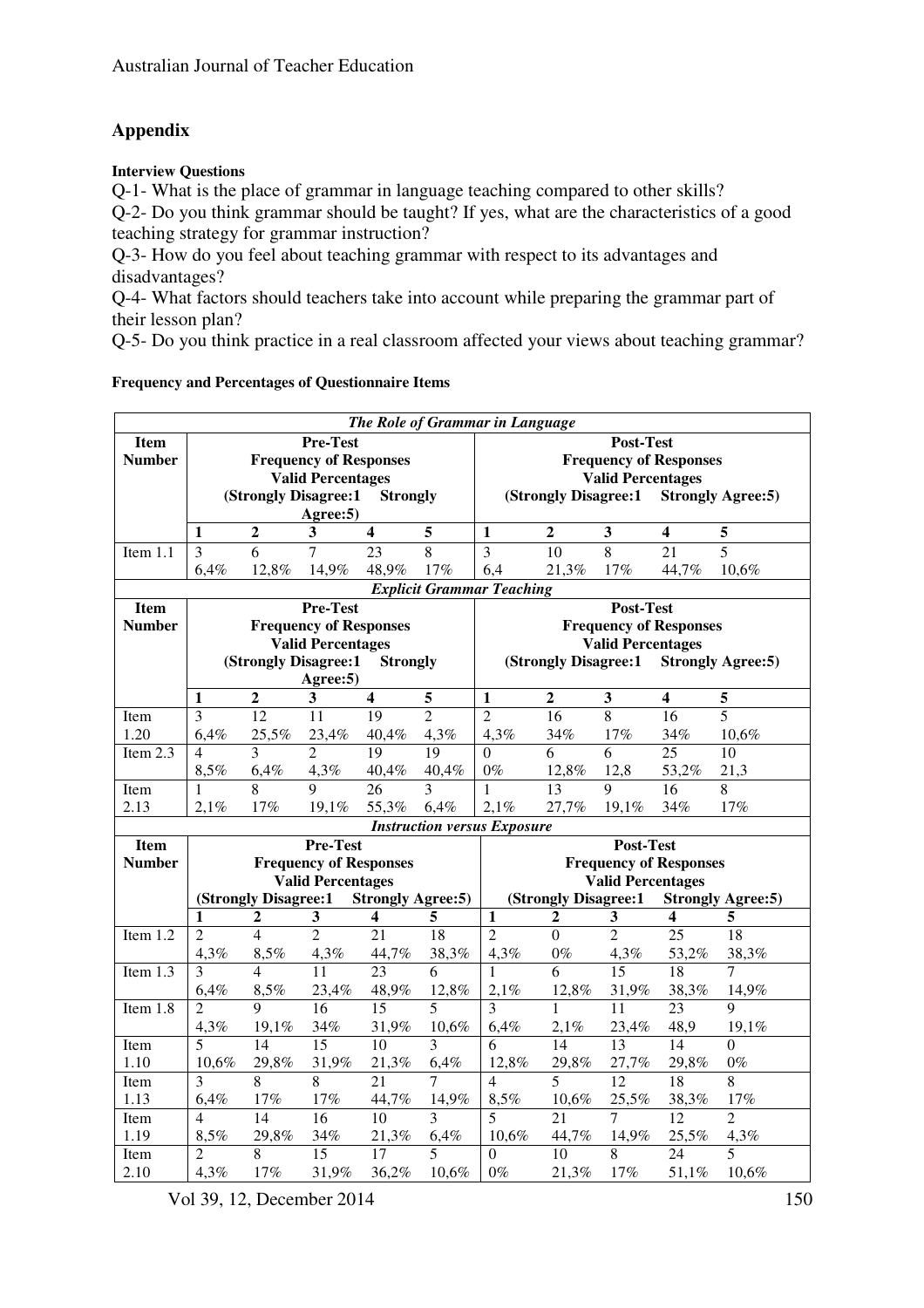| <b>Declarative and Procedural Knowledge</b> |                                                                                                     |                                        |                                                           |                          |                             |                                              |                                                                                                  |                                            |                           |                        |  |  |
|---------------------------------------------|-----------------------------------------------------------------------------------------------------|----------------------------------------|-----------------------------------------------------------|--------------------------|-----------------------------|----------------------------------------------|--------------------------------------------------------------------------------------------------|--------------------------------------------|---------------------------|------------------------|--|--|
| <b>Item</b>                                 | <b>Pre-Test</b>                                                                                     |                                        |                                                           |                          |                             |                                              | Post-Test                                                                                        |                                            |                           |                        |  |  |
| <b>Number</b>                               | <b>Frequency of Responses</b>                                                                       |                                        |                                                           |                          |                             | <b>Frequency of Responses</b>                |                                                                                                  |                                            |                           |                        |  |  |
|                                             | <b>Valid Percentages</b>                                                                            |                                        |                                                           |                          |                             |                                              | <b>Valid Percentages</b>                                                                         |                                            |                           |                        |  |  |
|                                             | (Strongly Disagree:1 Strongly Agree:5)                                                              |                                        |                                                           |                          |                             |                                              | (Strongly Disagree:1 Strongly Agree:5)                                                           |                                            |                           |                        |  |  |
|                                             | 1                                                                                                   | $\boldsymbol{2}$                       | $\mathbf{3}$                                              | 4                        | 5                           | $\mathbf{1}$                                 | $\mathbf{3}$<br>$\boldsymbol{2}$                                                                 | 4                                          | 5                         |                        |  |  |
| Item 2.1                                    | $\overline{2}$                                                                                      | $\overline{2}$                         | $\overline{3}$                                            | 27                       | $\overline{13}$             | $\overline{0}$                               | $\overline{9}$<br>$\overline{6}$                                                                 | 22                                         | 10                        |                        |  |  |
|                                             | 4,3%                                                                                                | 4,3%                                   | 6,4%                                                      | 57,4%                    | 27,7%                       | $0\%$                                        | 19,1%                                                                                            | 12,8%                                      | 46,8%                     | 21,3%                  |  |  |
|                                             | The Importance of Conscious Knowledge                                                               |                                        |                                                           |                          |                             |                                              |                                                                                                  |                                            |                           |                        |  |  |
| <b>Item</b>                                 |                                                                                                     |                                        | <b>Pre-Test</b>                                           |                          |                             | Post-Test                                    |                                                                                                  |                                            |                           |                        |  |  |
| <b>Number</b>                               | <b>Frequency of Responses</b><br><b>Valid Percentages</b>                                           |                                        |                                                           |                          |                             |                                              | <b>Frequency of Responses</b>                                                                    |                                            |                           |                        |  |  |
|                                             |                                                                                                     | (Strongly Disagree:1 Strongly Agree:5) |                                                           |                          |                             |                                              | <b>Valid Percentages</b>                                                                         |                                            |                           |                        |  |  |
|                                             | 1                                                                                                   | $\mathbf{2}$                           | $\mathbf{3}$                                              | $\overline{\mathbf{4}}$  | 5                           | $\mathbf{1}$                                 | (Strongly Disagree:1<br><b>Strongly Agree:5)</b><br>$\mathbf{2}$<br>3<br>$\overline{\mathbf{4}}$ |                                            |                           |                        |  |  |
| Item 1.4                                    | $\overline{4}$                                                                                      | 14                                     | 10                                                        | 16                       | 3                           | 3                                            | 22                                                                                               | 10                                         | 11                        | 5<br>$\mathbf{1}$      |  |  |
|                                             | 8,5%                                                                                                | 29,8%                                  | 21,3%                                                     | 34%                      | 6,4%                        | 6,4%                                         | 46,8%                                                                                            | 21,3%                                      | 23,4%                     | 2,1%                   |  |  |
| Item 1.6                                    | 2                                                                                                   | $\overline{3}$                         | 10                                                        | 24                       | $\overline{8}$              | $\overline{2}$                               | $\overline{12}$                                                                                  | 8                                          | 17                        | $\overline{8}$         |  |  |
|                                             | 4,3%                                                                                                | 6,4%                                   | 21,3%                                                     | 51,1%                    | 17%                         | 4,3%                                         | 25,5%                                                                                            | 17%                                        | 36,2%                     | 17%                    |  |  |
| Item 1.9                                    | 2                                                                                                   | 9                                      | 10                                                        | 20                       | 6                           | $\mathbf{1}$                                 | 10                                                                                               | $\overline{7}$                             | 27                        | $\overline{2}$         |  |  |
|                                             | 4,3%                                                                                                | 19,1%                                  | 21,3%                                                     | 42,6                     | 12,8%                       | 2,1%                                         | 21,3                                                                                             | 14,9                                       | 57,4                      | 4,3%                   |  |  |
|                                             |                                                                                                     |                                        |                                                           |                          |                             | <b>Comparison and Contrast of Structures</b> |                                                                                                  |                                            |                           |                        |  |  |
| <b>Item</b>                                 |                                                                                                     |                                        | <b>Pre-Test</b>                                           |                          |                             |                                              | Post-Test                                                                                        |                                            |                           |                        |  |  |
| <b>Number</b>                               |                                                                                                     |                                        | <b>Frequency of Responses</b>                             |                          |                             |                                              | <b>Frequency of Responses</b>                                                                    |                                            |                           |                        |  |  |
|                                             |                                                                                                     |                                        | <b>Valid Percentages</b>                                  |                          |                             |                                              |                                                                                                  | <b>Valid Percentages</b>                   |                           |                        |  |  |
|                                             |                                                                                                     | (Strongly Disagree:1 Strongly Agree:5) |                                                           |                          |                             |                                              | (Strongly Disagree:1 Strongly Agree:5)                                                           |                                            |                           |                        |  |  |
|                                             | $\mathbf{1}$                                                                                        | $\overline{2}$                         | $\overline{\mathbf{3}}$                                   | $\overline{\mathbf{4}}$  | 5                           | $\mathbf{1}$                                 | $\boldsymbol{2}$                                                                                 | 3                                          | $\overline{\mathbf{4}}$   | 5                      |  |  |
| Item                                        | 2                                                                                                   | $\overline{4}$                         | 15                                                        | 23                       | 3                           | $\overline{2}$                               | $\overline{7}$                                                                                   | 10                                         | 23                        | $\overline{5}$         |  |  |
| 1.17                                        | 4,3%                                                                                                | 8,5%                                   | 31,9%                                                     | 48,9%                    | 6,4%                        | 4,3%                                         | 14,9%                                                                                            | 21,3%                                      | 48,9%                     | 10,6%                  |  |  |
|                                             |                                                                                                     |                                        |                                                           |                          |                             | The Use of Grammatical Terminology           |                                                                                                  |                                            |                           |                        |  |  |
| Item                                        |                                                                                                     |                                        | <b>Pre-Test</b>                                           |                          |                             |                                              |                                                                                                  | Post-Test                                  |                           |                        |  |  |
| <b>Number</b>                               | <b>Frequency of Responses</b><br><b>Valid Percentages</b><br>(Strongly Disagree:1 Strongly Agree:5) |                                        |                                                           |                          |                             |                                              |                                                                                                  |                                            |                           |                        |  |  |
|                                             |                                                                                                     |                                        |                                                           |                          |                             |                                              |                                                                                                  | <b>Frequency of Responses</b>              |                           |                        |  |  |
|                                             |                                                                                                     |                                        |                                                           |                          |                             |                                              |                                                                                                  | <b>Valid Percentages</b>                   |                           |                        |  |  |
|                                             |                                                                                                     |                                        |                                                           |                          |                             |                                              | (Strongly Disagree:1 Strongly Agree:5)                                                           |                                            |                           |                        |  |  |
|                                             | $\mathbf{1}$                                                                                        | $\overline{2}$<br>$\mathbf Q$          | $\overline{\mathbf{3}}$                                   | $\overline{\mathbf{4}}$  | 5                           | $\mathbf{1}$<br>$\overline{4}$               | $\overline{2}$                                                                                   | 3 <sup>1</sup>                             | $\overline{\mathbf{4}}$   | 5                      |  |  |
| Item<br>2.14                                | $\overline{3}$                                                                                      | $19.1\%$                               | 14                                                        | 17                       | $\overline{4}$              |                                              | $\overline{5}$<br>$10.6\%$                                                                       | 10                                         | 25                        | $\overline{3}$         |  |  |
| Item                                        | 6,4%<br>$\mathbf{1}$                                                                                | 12                                     | 29,8%<br>$\overline{13}$                                  | 36,2%<br>16              | 8,5%<br>5                   | 8,5%<br>$\Omega$                             | $\overline{15}$                                                                                  | 21,3%<br>14                                | 53,2%<br>14               | 6,4%<br>$\overline{4}$ |  |  |
| 2.19                                        | 2,1%                                                                                                | 25,5%                                  | 27,7%                                                     | 34%                      | 10,6%                       | $0\%$                                        | 31,9                                                                                             | 29,8%                                      | 29,8%                     | 8,5%                   |  |  |
|                                             |                                                                                                     |                                        |                                                           |                          | Problem-solving             |                                              |                                                                                                  |                                            |                           |                        |  |  |
| <b>Item</b>                                 |                                                                                                     |                                        | Pre-Test                                                  |                          |                             |                                              |                                                                                                  | Post-Test                                  |                           |                        |  |  |
| <b>Number</b>                               |                                                                                                     |                                        | <b>Frequency of Responses</b>                             |                          |                             |                                              |                                                                                                  | <b>Frequency of Responses</b>              |                           |                        |  |  |
|                                             |                                                                                                     |                                        | <b>Valid Percentages</b>                                  |                          |                             |                                              |                                                                                                  | <b>Valid Percentages</b>                   |                           |                        |  |  |
|                                             |                                                                                                     | (Strongly Disagree:1)                  |                                                           | <b>Strongly Agree:5)</b> |                             |                                              | (Strongly Disagree:1)                                                                            |                                            | <b>Strongly Agree: 5)</b> |                        |  |  |
|                                             | 1                                                                                                   | 2                                      | 3                                                         | 4                        | 5                           | 1                                            | 2                                                                                                | 3                                          | 4                         | 5                      |  |  |
| Item 2.2                                    | 1                                                                                                   | 10                                     | 15                                                        | 16                       | $\overline{5}$              | $\mathbf{1}$                                 | $\overline{4}$                                                                                   | $\overline{7}$                             | 31                        | $\overline{4}$         |  |  |
|                                             | 2,1%                                                                                                | 21,3%                                  | 31,9%                                                     | 34%                      | 10,6%                       | 2,1%                                         | 8,5%                                                                                             | 14,9%                                      | 66%                       | 8,5%                   |  |  |
| Item 2.5                                    | 4                                                                                                   | 6                                      | 12                                                        | 22                       | 3                           | $\overline{2}$                               | 6                                                                                                | $\overline{4}$                             | 27                        | 8                      |  |  |
|                                             | 8,5%                                                                                                | 12,8%                                  | 25,5%                                                     | 468%                     | 6,4%                        | 4,3%                                         | 12,8%                                                                                            | 8,5%                                       | 57,4%                     | 17%                    |  |  |
| Item                                        | $\Omega$                                                                                            | 9                                      | 21                                                        | 14                       | 3                           | $\overline{4}$                               | 19                                                                                               | 9                                          | 13                        | $\overline{2}$         |  |  |
| 2.20                                        | $0\%$                                                                                               | 19,1%                                  | 44,7%                                                     | 29,8%                    | 6,4%                        | 8,5%                                         | 40,4%                                                                                            | 19,1%                                      | 27,7%                     | 4,3%                   |  |  |
|                                             |                                                                                                     |                                        |                                                           |                          | <b>Correction of Errors</b> |                                              |                                                                                                  |                                            |                           |                        |  |  |
| <b>Item</b><br><b>Number</b>                |                                                                                                     |                                        | Pre-Test                                                  |                          |                             |                                              |                                                                                                  | Post-Test<br><b>Frequency of Responses</b> |                           |                        |  |  |
|                                             |                                                                                                     |                                        | <b>Frequency of Responses</b><br><b>Valid Percentages</b> |                          |                             |                                              |                                                                                                  | <b>Valid Percentages</b>                   |                           |                        |  |  |
|                                             |                                                                                                     | (Strongly Disagree:1                   |                                                           | <b>Strongly Agree:5)</b> |                             |                                              | (Strongly Disagree:1                                                                             |                                            | <b>Strongly Agree: 5)</b> |                        |  |  |
| Item                                        | 1<br>$\boldsymbol{7}$                                                                               | $\boldsymbol{2}$<br>21                 | 3<br>9                                                    | 4<br>$\tau$              | 5<br>3                      | 1<br>$\overline{5}$                          | 2<br>15                                                                                          | 3<br>$\tau$                                | 4<br>13                   | 5<br>$\tau$            |  |  |